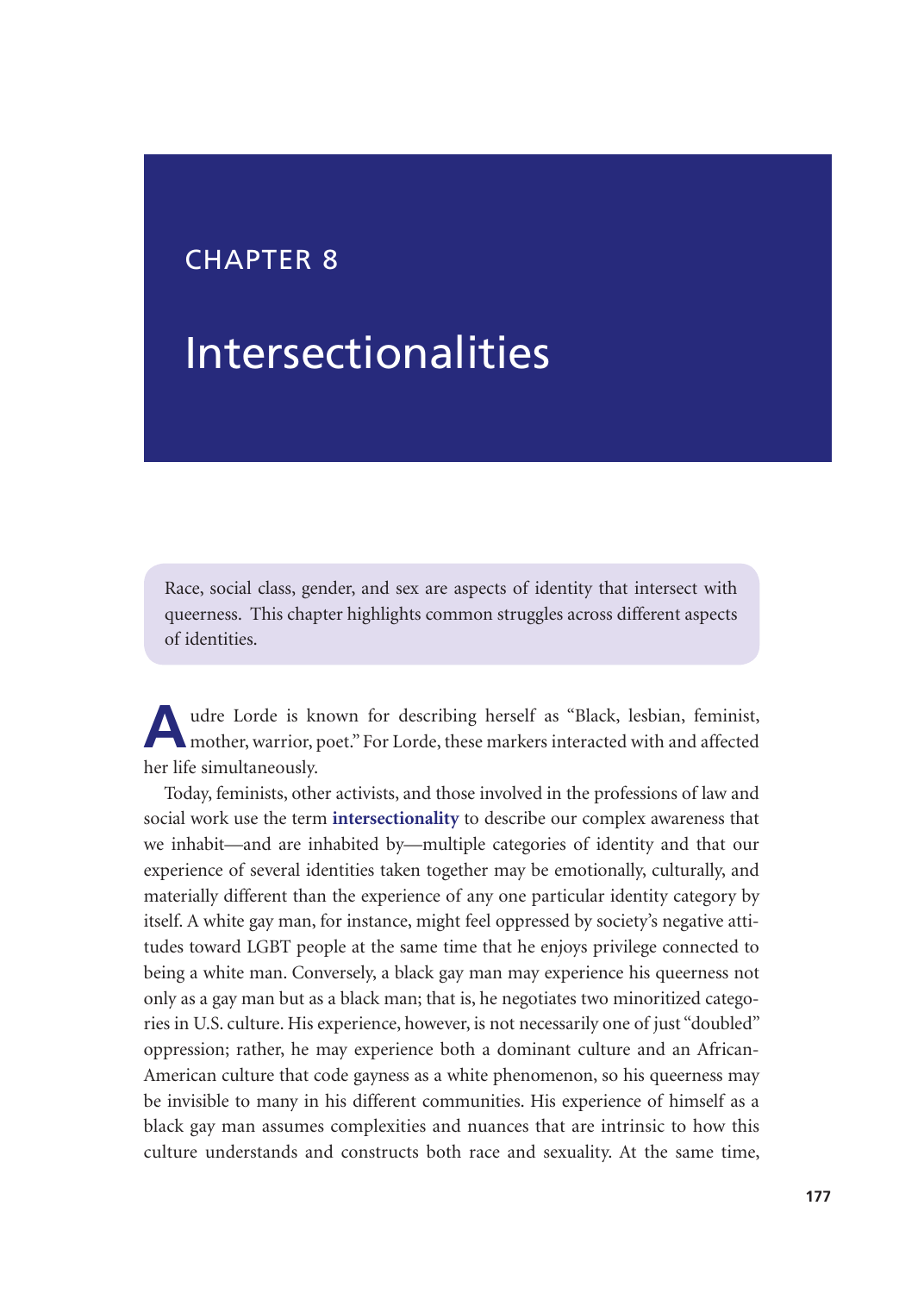#### **178** Chapter 8

Find Out More about Marlon Riggs's view of his documentary, *Tongues Untied,* in Chapter 12 of this text.

intersectionality also allows us to see not only how multiple identities complicate our lives but also how the very aspects of our identity that are sources of oppression in one environment serve as sources of privilege in another. A butch lesbian, for example, may experience sexist and heterosexist oppression associated with her femaleness and her homosexuality; that same sexism may also transform her perceived masculinity into a kind of power (Gibson, Marinara, and Meem). And intersec-

tionality is inescapable; we are all, as Lorde points out, influenced by a number of different (and sometimes even oppositional) aspects of our identities—whether we are conscious of it or not.

Let us consider a more specific example of how this may work. A New York court case known as *In the Matter of the Adoption of Evan* ruled that a nonbiological lesbian parent (Diane F.) could adopt the artificially inseminated child of her partner (Valerie C.). In reaching this ruling, the court found the adoption to be in the best interest of the child Evan and also cited other lesbian adoption decisions. The highest rationale seemed to be the validation of the nuclear family: "While noting financial and emotional reasons favoring the adoption, the court clearly viewed the legitimization of Evan's family as primary" (Rosenblum 98). The court officer made it clear that the class position of Evan's mothers was a strong supporting factor in his ruling: "Diane, age 39, is an Assistant Professor of Pediatrics and an attending physician at a respected teaching hospital. Valerie, age 40, holds a Ph.D. in psychology and teaches at a highly regarded private school" (Rosenblum 104). We may note the subjective inclusion of value judgments here: the hospital is "respected" and the school is "highly regarded." In contrast, let us consider the Mississippi case *White v. Thompson.* In this case, lesbian mother White lost custody of her children to her ex-husband's parents. Part of the stated reason for this ruling was that the court found White and her partner to be "unfit, morally and otherwise" to raise children because they were lesbians (Rosenblum 105). But a strong corroborating factor was social class. White worked in a convenience store, occasionally leaving the children unsupervised while they slept because she could not afford a babysitter. In addition, wrote the court, "[s]he and her lover . . . lived together in a trailer with their children" (qtd. in Rosenblum 105). Did Valerie and Diane win their adoption petition partly because of their class privilege? Did White and her partner lose custody partly because they were poor? Certainly, these cases raise questions about the way social class affects individuals' ability to show what in our culture is considered to be a "stable family environment" and to marshal the resources necessary to wage a protracted legal battle. The intersection of lesbianism and social class—and geographical location—had strong bearing on the legal outcomes of both of these cases.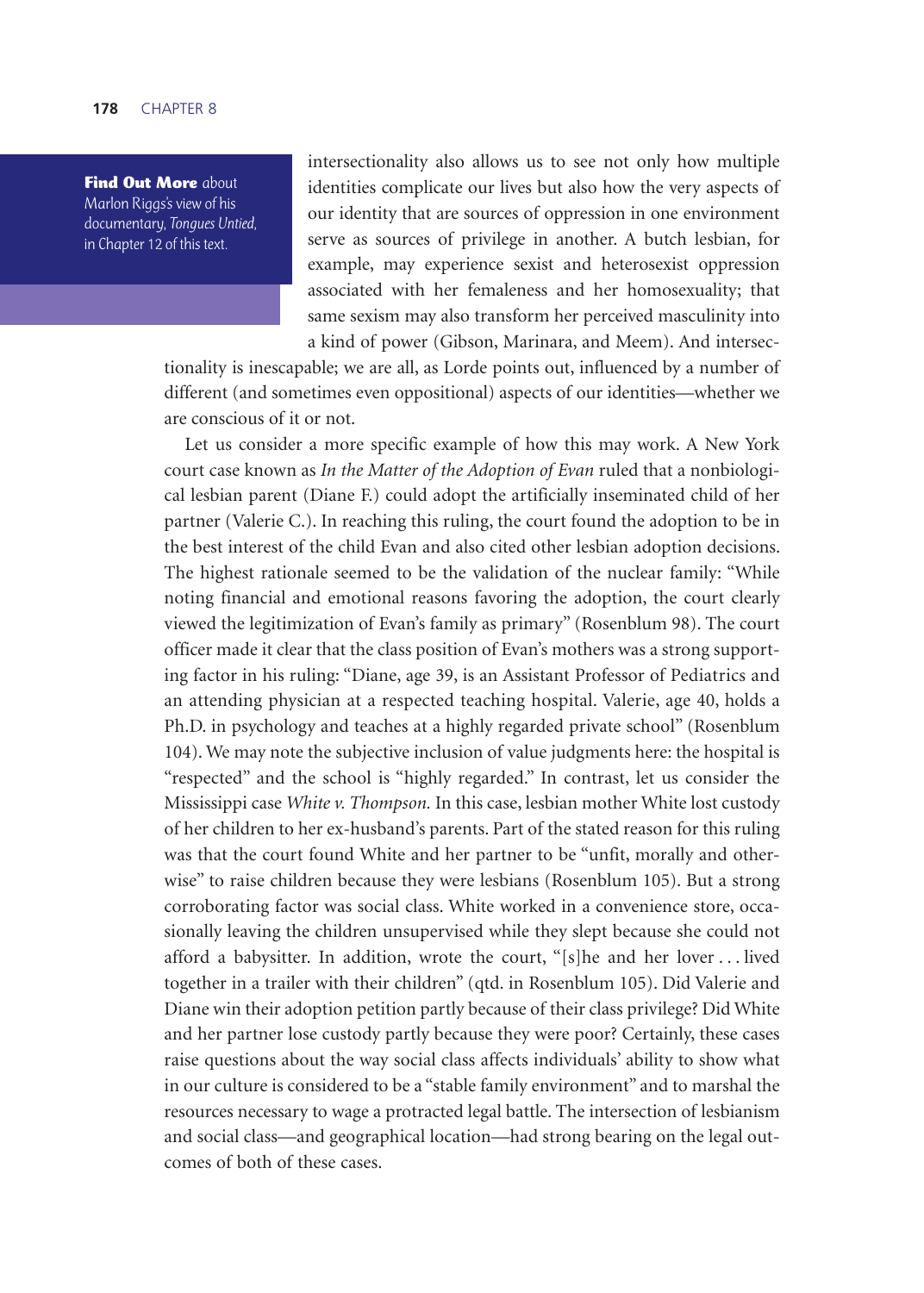Feminist scholars Gwyn Kirk and Margo Okazawa-Rey define **intersectionality** as "an integrative perspective that emphasizes the intersection of several attributes, for example, gender, race, class, and nation" (G-3). This definition seems straightforward, but as the two cases described above indicate, the impact on the personal lives of individuals can be quite complicated and varied because the complex of attributes differs from person to person. Within the intersectional paradigm, a lesbian is never just a lesbian, a gay man is never just a gay man, and so forth. The focus on intersectionality as a tool for conceptualizing the nature of interlocking oppressions arose in the late 1980s, when legal scholar Kimberlé Crenshaw used the idea specifically "to articulate the intersection of racism and patriarchy" and "to describe the location of women of color both within overlapping systems of subordination and at the margins of feminism and anti-racism" ("Mapping" 1265). Crenshaw pointed out that these "problems of exclusion cannot be solved simply by including Black women within an already established analytical structure. Because the intersectional experience is greater than the sum of racism and sexism, any analysis that does not take intersectionality into account cannot sufficiently address the particular manner in which Black women are subordinated" ("Demarginalizing" 140). Here she seems to be rejecting then-popular *inclusion theories,* such as multiculturalism. She implies that thinking in terms of intersec-

tionality means doing important critical work that thinking in terms of inclusion does not. In an inclusive environment, individuals are encouraged to represent categories (a black man speaks for black men, or a lesbian speaks for lesbians, for example); inclusivity, in other words, involves the habitual use of essentializing, even stereotypical, attributes.

Intersectional analyses, on the other hand, attempt to deessentialize identity by assuming multiple and shifting identifications; they also pick up on queer theory's postmodern notion

of strategic identity performance. We recall that the women of the Combahee River Collective articulated their experience of multiple oppressions and general invisibility as black lesbians in the 1970s  $[\lambda \text{ Chapter 4}]$ . In that spirit, using examples from law, literature, domestic violence discourse, and sensational public debate (the Anita Hill testimony at Clarence Thomas's confirmation hearing, for example), Crenshaw challenges antiracism and antisexism groups to rethink "the entire framework that has been used as a basis for translating 'women's experience' or 'the Black experience' into concrete policy demands" ("Demarginalizing" 140).

The introduction of intersectionality as a schema for approaching the study of queer oppression has developed as LGBT people have become increasingly aware of the ways in which attributes other than sexuality create intellectual, emotional, and material diversity. In the previous chapter, Queer Diversities, we discussed

Find Out More about queer theory and identity in Chapter 11.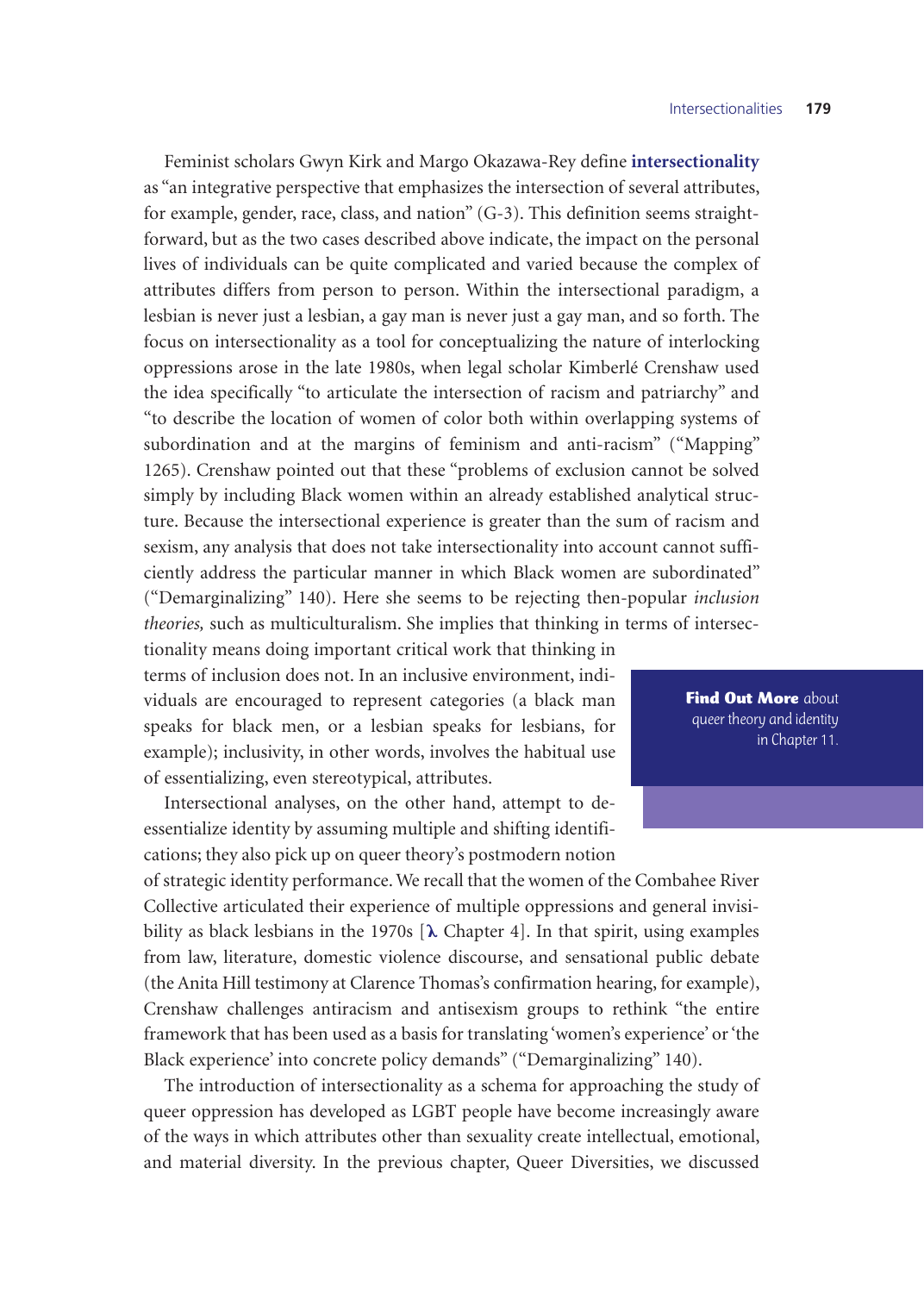specific instances of how LGBT people are tolerated or discriminated against for their specific queerness [ $\lambda$  Chapter 7]. Intersectionality allows us to see an even more complex picture of how individuals are included or excluded by considering their queerness in its relationship to other identity categories, such as race, class, age, and nationality. In fact, we have come to see that the very notion of LGBT community is problematic because every member of the groups represented by those letters has had experiences that might not be shared or experienced similarly by the others based on their complex and multiple identities.

Keeping in mind these rich sociocultural contexts is crucial if we are to understand what sexual behavior means to individuals and to groups and if we are to avoid the trap of presentism [λ Introduction]. When collecting data about sexual behaviors in the 1940s and 1950s, Alfred Kinsey interviewed whites and blacks, rich and poor, but his analysis never focused on how sexuality is experienced differently across race and social class [λ Chapter 5]. Why are such omissions problematic? We know, for instance, that historically and contemporaneously, some people engage in homoerotic behavior without adopting gay or lesbian identities. It is also the case that, in some African-American and Latino cultures, a man can penetrate another man in a sexual encounter and not consider himself—or be considered by others—gay. In those cultures, men are figured as *penetrators* and women or gay men as the *penetrated.* Such examples clearly demonstrate that how one understands his or her sexuality is deeply rooted in other social and cultural contexts. Understanding the intersection of those contexts provides us a richer sense of how sexuality, race, class, gender, nationality, and other identity markers function simultaneously. We need to develop this sense if we are to understand better how sex and sexuality function in people's lives.

### **The "Down Low" and Applied Intersectional Theory**

**N**ear the beginning of his article "Some Queer Notions about Race," Samuel R. Delany admits that he has "always felt a difficulty in discussing the problems" [of race and sexuality] together." Specifically, he feels that "[t]o speak of gay oppression in the context of racial oppression always seemed an embarrassment. Somehow it was to speak of the personal and the mechanics of desire in the face of material deprivation and vast political and imperialist and nationalist systemics" (201). While we respect Delany's point of view and observe that he complicates the argument as the article goes on, we believe that our discussion of the importance of intersectional analyses demonstrates that issues such as race and sexuality cannot easily be separated. Claiming that one issue (such as race) is about "material deprivation" whereas another (sexuality) is about the "mechanics of desire" fails to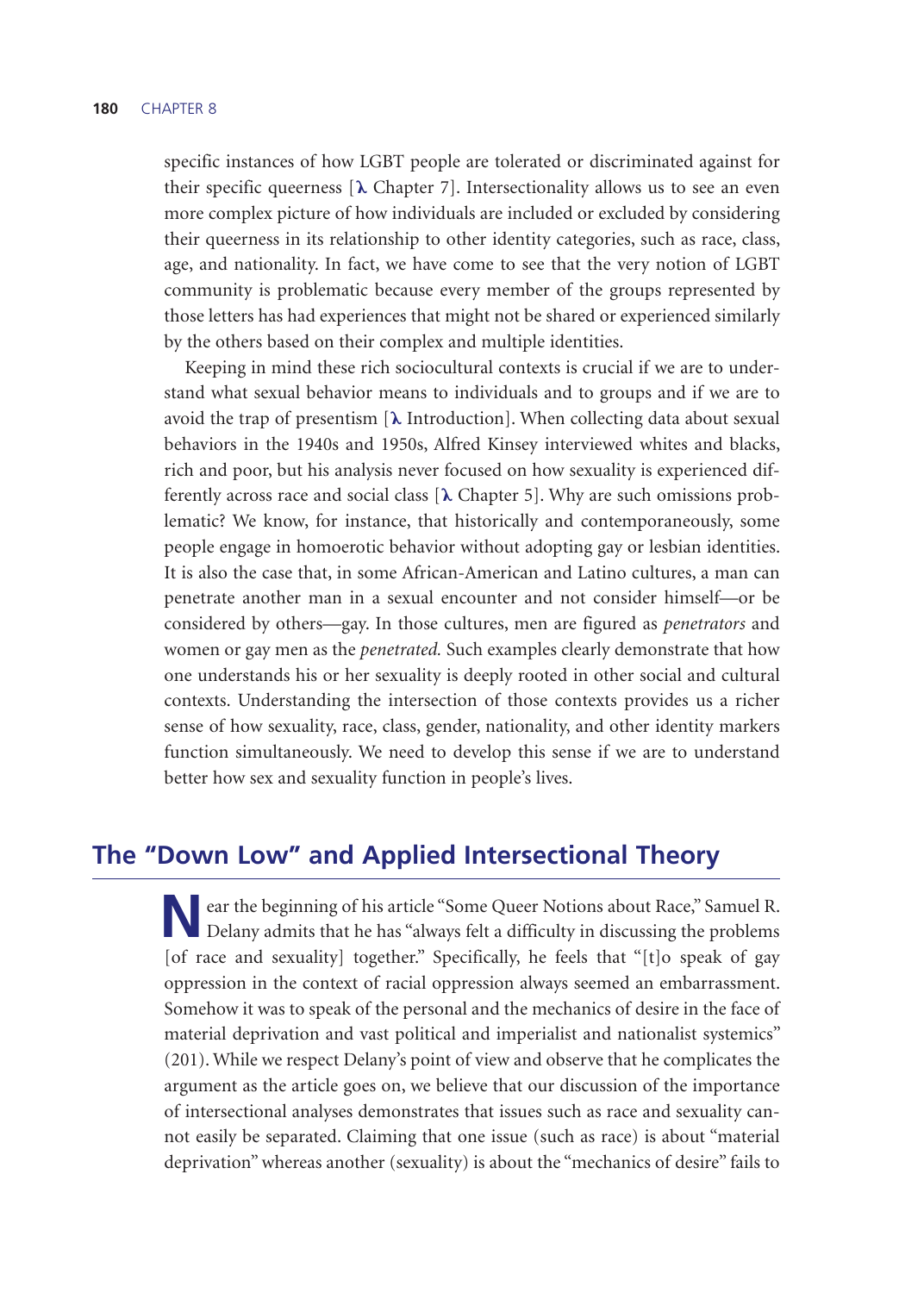account for the many ways in which sexuality issues are entangled in economic issues as well as the many ways in which racial issues are entangled in cultural notions about sex. Moreover, Delany's statement ignores the core feminist insight that "the personal is political" and that separating them elides the experiences of women and other "muted groups" (Ardener).

We can see the intersection of the personal and the political, and of race and sexuality, in representations of the phenomenon of the *down low,* a slang term describing what many (J. L. King, for instance) identify as a sexual phenomenon among some black men. The popular media tell us that these men form secretive groups whose purpose is providing opportunities to have clandestine sexual encounters with one another. The idea has been so intriguing to the American public that it became a topic on *The Oprah Winfrey Show* and *Law and Order: Special Victims Unit.* Between February and December 2001, the down low was the subject of feature stories in newspapers all over the country and in magazines such as *VIBE, Essence,* and *Jet.* Most of these stories portrayed black women as the unknowing victims of black men engaging in sexual behavior with one another and connected the down low with the spread of HIV/AIDS to these straight black women. Gay author and activist Keith Boykin, who doubts the truth of much down low mythology, writes, "The down low fit perfectly into larger cultural dynamics because it confirmed stereotypical values that many of us already believed. For some whites, it confirmed their hypersexualized perception of black people, and for some blacks it confirmed their hypersexualized perception of gay men. Given society's stereotypical view of

black men combined with societal beliefs about homosexuality, the story became more believable because it vilified a group of people we did not understand and many of us did not want to know" (151).

Boykin's discussion is intersectional in that it deploys an analysis of race, sexuality, social class, and gender dynamics to help us understand why a phenomenon such as the down low so fully captured the American imagination. The enormous interest in the idea of black men meeting regularly to engage in sexual acts—and the idea that such behavior was somehow predatory and that it threatened the precarious hold many believed the United States had on the spread of HIV/AIDS—confirmed myths about black men that have been part of the public **Figure 8.1** Keith Boykin.

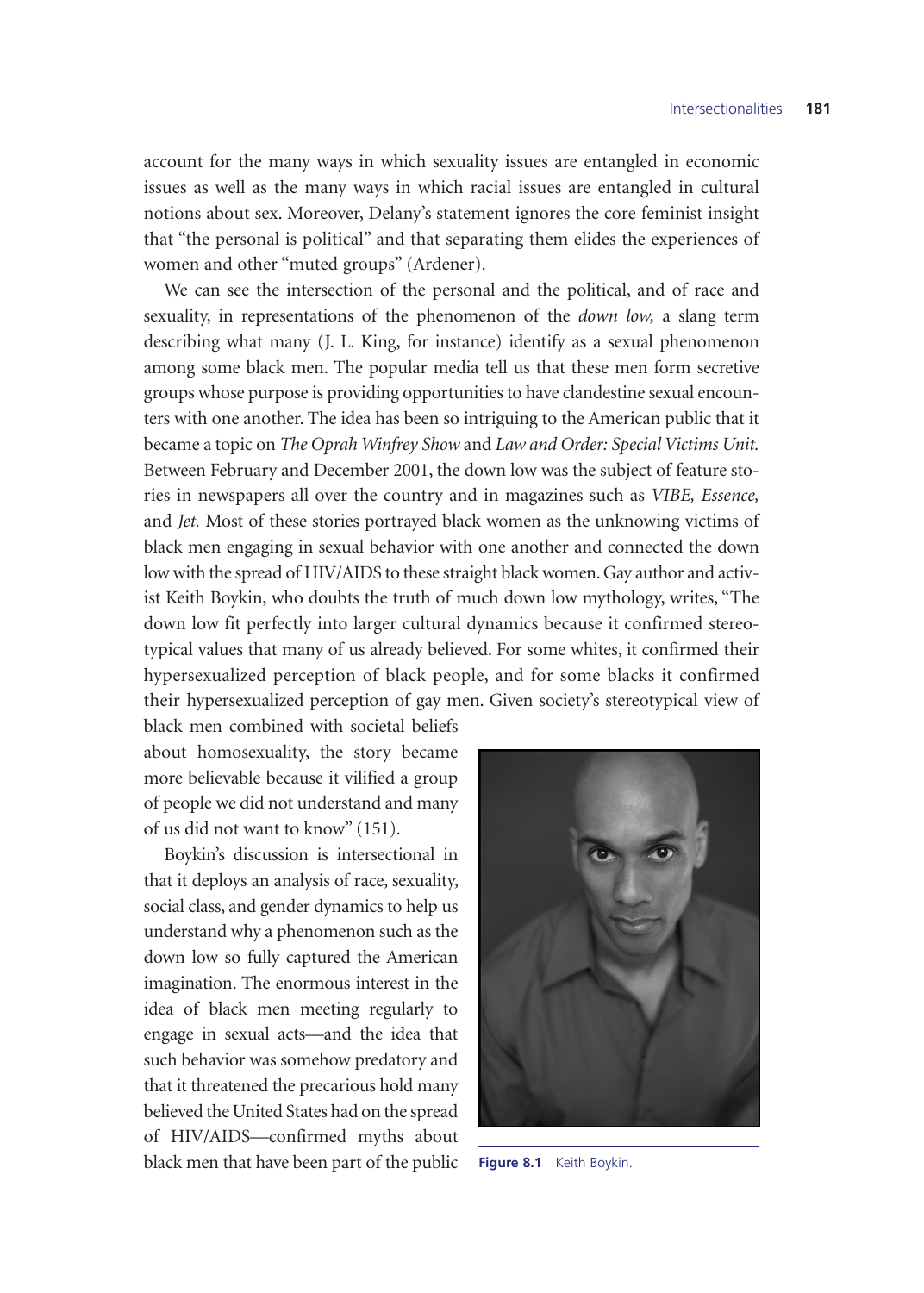consciousness in this country since slavery. It also helped confirm what many people believed about gay men—namely, that sexually insatiable homosexual men spread disease through their behavior, which constitutes a sin punishable by painful death. What's more, stories about families affected by men on the down low confirmed what many have come to believe about heterosexual relationships by portraying women as the unwitting victims of men's sexual promiscuity. A single-issue analysis of media hype around the down low might have encouraged LGBT people to "adopt" the men portrayed in the coverage as gay men oppressed by a society that provides few outlets for the more open expression of their sexuality and pushes them into heterosexual relationships. And the statistics delivered by the Centers for Disease Control and Prevention (CDC), which seemed to indicate that more black women were getting AIDS than at any other point in the history of the disease, appeared to confirm the existence of a covert down low. However, Boykin points out that the CDC reported 4,000 fewer new cases of AIDS among blacks in 2001 than in 1991, while the percentage of AIDS cases among black women rose because the number of AIDS cases among white women decreased sharply during that same period (167). A misreading of the statistics, particularly the percentages, seemed to indicate a widespread down low phenomenon, while a closer look at the numbers challenged this assumption.

J. L. King, who is a primary focus of Boykin's criticism, as well as other men interviewed for stories on the down low, disagree with Boykin's claim that "America's recent obsession with the down low is not about the truth" (5), but it seems obvious that, whether or not the cultural phenomenon exists, Boykin's point about the reasons for its prominence in the collective American psyche makes some sense. After all, as the discussion of Kinsey in Chapter 5 illustrates, thinking about the private sexual lives of our neighbors titillates many Americans. What's more, on a very real level, confirmation of our stereotypes is comforting. When we examine the issue intersectionally—that is, when we consider how not only queerness but also race are understood and constructed in American society—we can easily see how panic about the down low arises. Many in the United States fear not only queer sexualities but also people of color; the combination of queerness and blackness, coupled with basic assumptions of male aggressiveness, led to a scenario in which it was easy to imagine covert black gay male predators infecting women at an alarming rate. The reality, of course, is not nearly so simple.

### **Women, Class, and Internationality**

**Therm** important sexuality issues, particularly those involving the locations of women and lesbians, are best understood through intersectional analyses. In "Spirit and Passion," Carmen Vazquez argues that many gay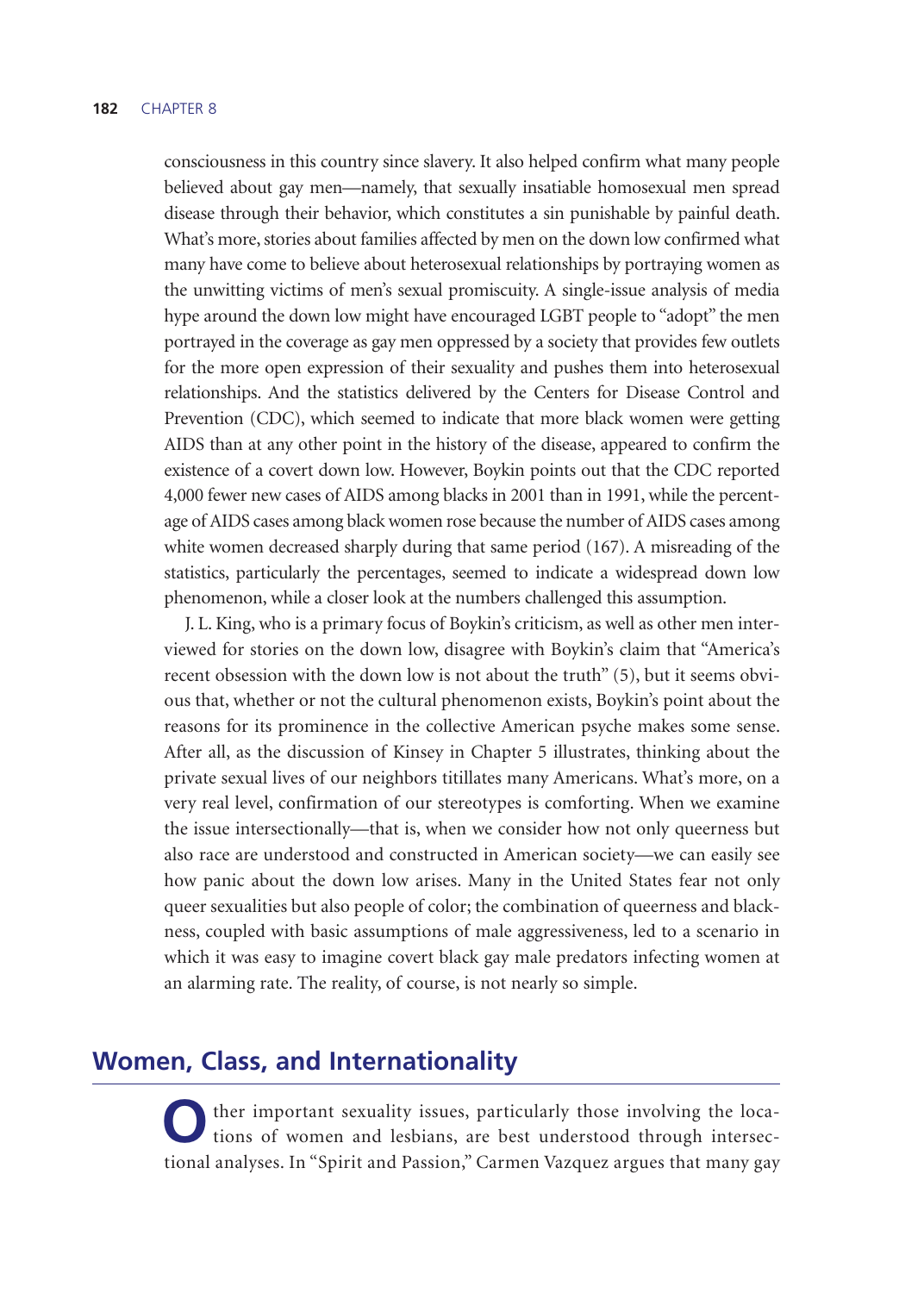rights strategies do not sufficiently or critically take into account "those of us who happen to be female, of color, workingclass, or poor" (697). For Vazquez, political strategies that argue that gays and lesbians should be "mainstreamed" and given exactly the same rights as heterosexuals fail to recognize the economic injustices that many women throughout the world already face. Put another way, she asks us to reconsider the "mainstream" and whether or not it is worth joining. Gays, for instance, may seek the right to marry, but if the right to marry occurs in a context in which women are at a persistent economic disadvantage to men, then how do lesbians materially benefit from the right to marry? Marriage,



**Figure 8.2** Carmen Vazquez.

too, is a double-edged sword, because in many countries, it is the primary vehicle of women's social and economic disempowerment.

The importance of considering such issues intersectionally becomes clear when examining marriage in an international context. In Bulgaria, for example, marriage is an economic imperative for women. A young woman typically goes directly from her parents' house to her husband's, never living on her own. This life trajectory militates against the development of lesbian relationships and cultures. Monika Pisankaneva writes that Bulgarian women "encounter more difficulties than men in starting a career; they are driven to low-rank professions like teachers, secretaries, nurses or shop-assistants; these 'female' professions are so poorly paid that no one could live independently earning so little" (139). Pisankaneva acknowledges that "young lesbians are more motivated than heterosexual women to leave their homes" but may be hampered in finding work if they appear too masculine. Thus, "[i]n long-term lesbian relationships it is usually the more feminine partner who becomes the breadwinner" while "[m]asculinelooking women usually find low-paid jobs such as shop assistants, construction or service workers" (139). This pattern resembles some typical **butch-femme** relationships in the United States in the 1950s, where the femme (because she enacted gender-normative female behavior) often functioned as the primary family wage earner (Kennedy and Davis). In both cases, the "employable" woman was invisible as a lesbian and merely put up with the economic deprivations associated with femaleness in her culture.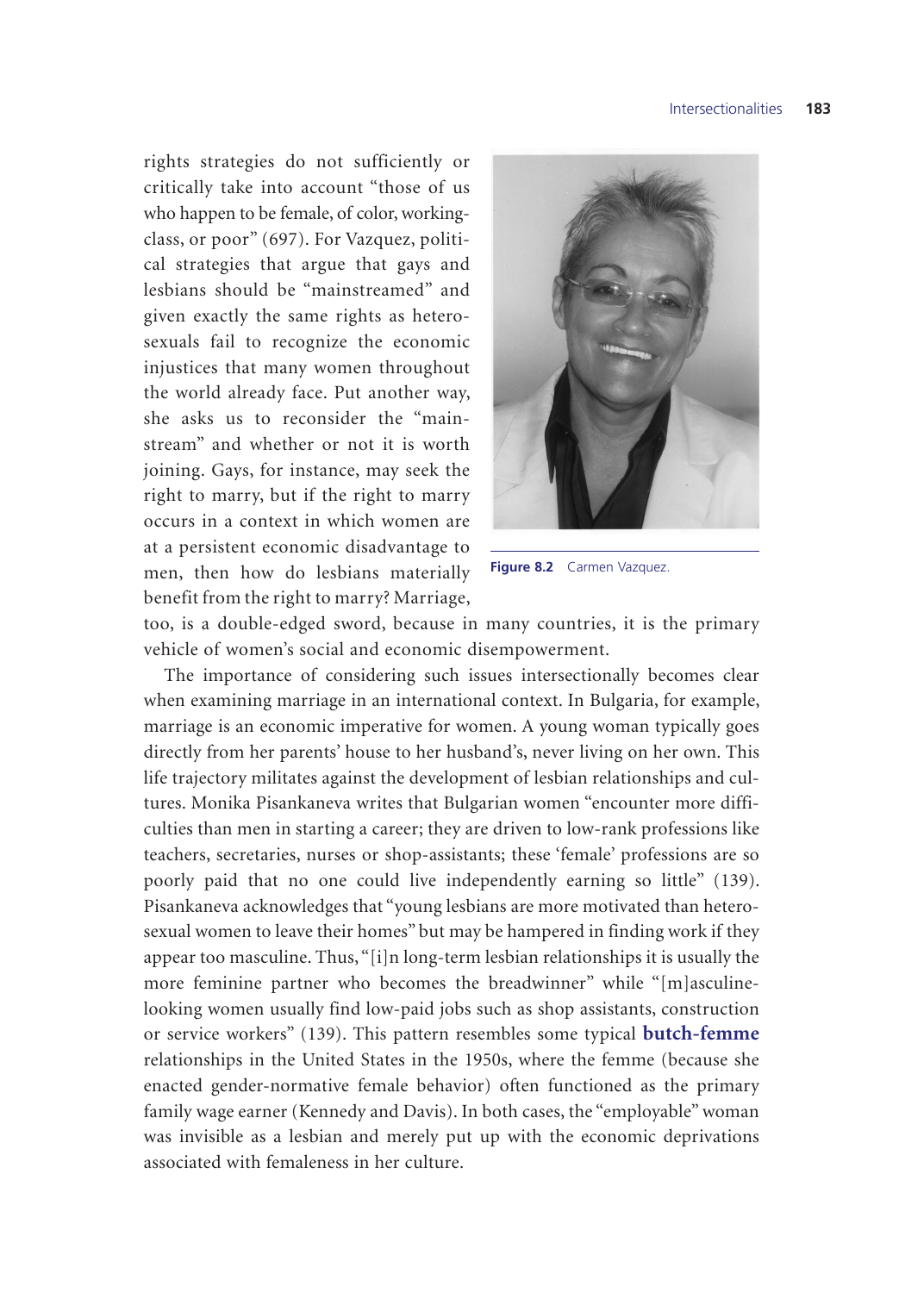Both Pisankaneva and Kennedy and Davis link butch-femme gender presentation to nonelite class positioning. Alison Murray's analysis of Indonesian lesbian life points out that "[t]here is no lesbian 'community' in Jakarta, since class overdetermines both gender and sexuality" (166). At the same time, "lower class lesbians" are associated with "butch-femme roles, promiscuity, and insalubrious nightlife" (175). Murray interprets the correlation of lower social class with more rigid gender roles as an indicator of outness: "For the lower class without privileges to lose, overt signifiers of 'deviance' within a subcultural street milieu suggest a source of resistance to power" 166). Here again, we see that it is impossible to understand what it means to be lesbian in Indonesia without an intersectional analysis that includes gender and class in addition to sexuality.

We must not assume, however, that only women are restricted by cultural norms and economic placement from easy access to a queer life. Shivananda Khan describes the relationship between "high levels of sexual repression" and "urgent sexual release" for men in India. Sexual expression, writes Khan, must take place in a context of absolute lack of privacy. A man in New Delhi commented, "Privacy? What privacy? I share a room with my three older brothers, and I have had sex with all of them. The other room is where my parents and grandparents sleep. There is no lock on the door. In the hallway, my uncle and aunt sleep. It's like this everywhere in India" (110). Similarly, Tomás Almaguer writes that "[t]he constraints of family life often prevent homosexual Mexican men from securing unrestricted freedom to stay out late at night, to move out of their family's home before marriage, or to take an apartment with a male lover. Thus their opportunities to make homosexual contacts in other than anonymous locations, such as the balconies of movie theaters or certain parks, are severely constrained" (260). These examples highlight customs that work against male independence in ways that parallel the traditional cloistering of women within family space. In some cultures, familial identifications override other identity categories. In China, as Wah-Shan Chou argues, the traditional culture "simply refuses to classify people into homo or hetero because individuals (both women and men, homo or heterosexually inclined ones) are first and foremost members of the family and wider society" (34). Both parents and children internalize this way of being in the world. Thus, if a child comes out as a *tongzhi* (homosexual), parents feel "the shame of losing face for having a deviant child who does not get married." The young person, too, feels pain because "[i]n a society where filial piety is given the utmost importance in defining a person, hurting one's parents can be the most terrible thing for a *tongzhi* to experience" (34). Here, the intersection of non-endorsed sexuality and a powerful family-centric social organization works against individual agency. This pattern may occur even in a space of relative freedom such as the United States, where individualism is a central value. Ann Allen Shockley, for instance, writes of the fictional Roz, a black woman who brings her white lover Marge "Home to Meet the Folks." Roz's mother is surprised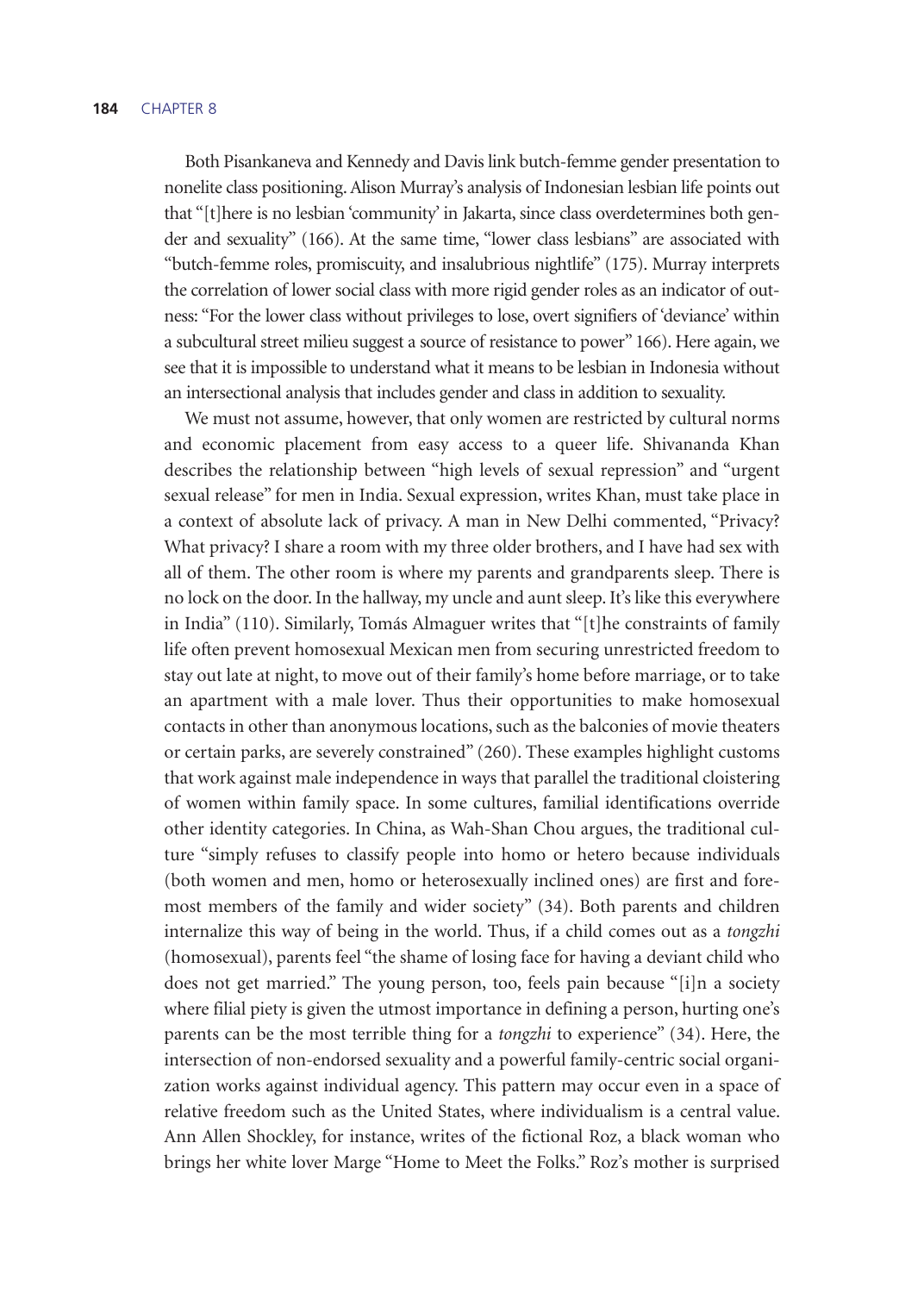and disappointed, but her Black Nationalist brother and his wife are overtly hostile; they castigate Roz not only for being a lesbian but for being a race traitor.

We have already seen how conservative social and sexual values have been used to bolster a nationalist agenda  $[\lambda]$  Chapter 3]. In Russia, after the 1917 revolution, the Bolshevik state considered homosexuality a "degenerative disease of the terminally bourgeois" and urged prominent gay men to marry women or leave the country. According to Laurie Essig, "Under the Soviets, . . .

Find Out More about the link between nationalism and homophobia in Sonnet Gabbard's article in the readings at the end of this chapter.

[h]omosexuality was a crime not just against 'nature' but against society. Homosexual acts were treasonous in the (dis)utopia of the Workers' State" (5). Similarly, in Cuba during the 1960s (and to some extent still today), homosexuals were defined as second-class citizens. They were excluded from membership in the Communist Party, which in itself guaranteed an inability to rise in the social order. Fidel Castro reportedly refused to believe that any homosexual could be "a true Revolutionary, a true Communist militant" (Lockwood 124). Ian Lumsden feels that the real sin was never homosexuality per se but rather male resistance to the powerful cult of *machismo,* or hypermasculinity. The Cuban state seems to have worried less about bourgeois corruption than about effeminacy. In Cuba, Lumsden writes, "[s]exual orientation is inferred from gender identity rather than vice versa, as tends to be the case in North America" (132). Therefore, a man who exhibits even the slightest "effeminate" behavior (crossing one leg at the knee or gesturing expressively while talking) is assumed to be homosexual. Here again, we see how an intersectional analysis reveals linkages among sexuality, gender, cultural and social organization, and citizenship.

### **Tools for Intersectional Analysis**

**T**he concept of intersectionality is often difficult to grasp until we think simultaneously—and critically—about our own multiple identities. When we consider our personal traits and characteristics in relation to one another, in relation to varying cultural contexts in which those identities occur, and in relation to changes in those identities over time, we can understand how the concept of intersectionality applies to our own lives. Scholars have invented several different diagrams and exercises designed to enhance our understanding of intersectionality. These diagrams offer us a picture of how identities, sociocultural contexts, and political realities intersect.

A popular self-classification tool from the feminist consciousness-raising movement of the 1970s (with some modifications by us) asks its users to position themselves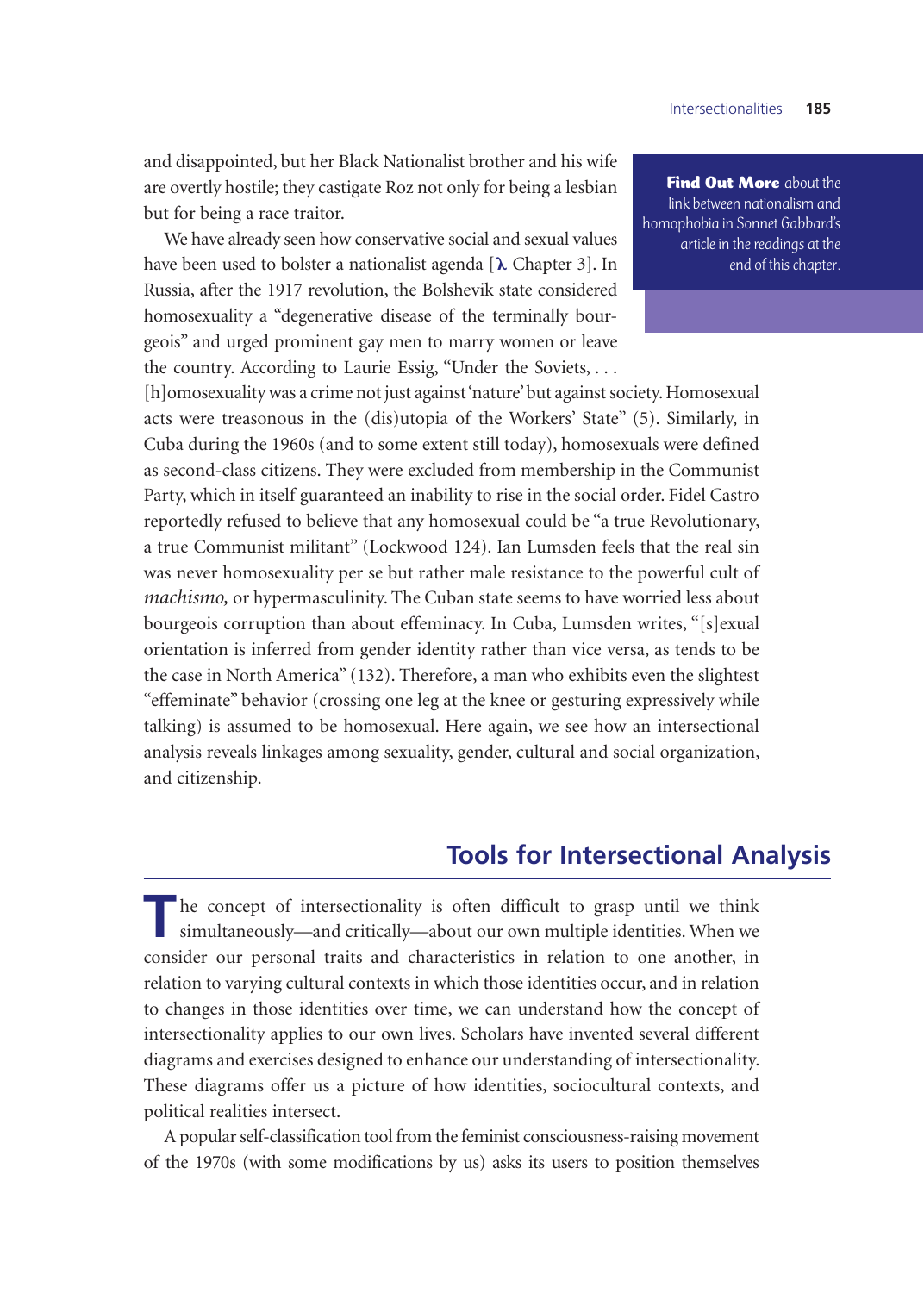within a hierarchical model according to their multiple identifications and their experience of privilege or oppression associated with each (see Figure 8.3).

| <b>Most</b><br><b>Relative</b><br><b>Privilege</b> | Male                                                                | Middle<br><b>Class</b>  | Heterosexual             | White       | Young           | Able-<br>bodied      | Thin   | Christian                           | <b>Butch</b> |
|----------------------------------------------------|---------------------------------------------------------------------|-------------------------|--------------------------|-------------|-----------------|----------------------|--------|-------------------------------------|--------------|
| <b>Less</b><br><b>Relative</b><br><b>Privilege</b> | Female                                                              | Working<br><b>Class</b> | Lesbian, Gay             | Of<br>Color | Middle-<br>Aged | Differently<br>Abled | Larger | Religion<br>other than<br>Christian | Femme        |
| Least<br><b>Relative</b><br><b>Privilege</b>       | Gender<br>not<br>easily<br>pegged<br><b>as</b><br>female<br>or male | Poor                    | Bisexual,<br>Transgender |             | Old             | <b>Disabled</b>      | Fat    |                                     |              |



Users of this tool mark characteristics of their own identities then think about them in terms of the privilege or oppression they experience in relation to those identifications. As you may notice, when you try this exercise for yourself, the outcome is more complicated than you might expect. For instance, someone who performs the intersectional identification female, lesbian, of color, and butch might find that the butch identification, when combined with other factors, does not necessarily translate into a greater degree of privilege than the femme, as the table indicates it should.

In "Thinking Sex: Notes for a Radical Theory of the Politics of Sexuality," Gayle Rubin observes that "the realm of sexuality . . . has its own internal politics, inequities, and modes of oppression" (4). Rubin describes a "sex hierarchy" composed of an inner "charmed circle" and the "outer limits." She characterizes the charmed circle as comprising "normal, natural, healthy, holy" sex and the outer circle as "abnormal, unnatural, sick, sinful" sex (14). (See Figure 8.4.)

Rubin observes that "[t]his kind of sexual morality . . . grants virtue to the dominant groups, and relegates vice to the underprivileged." This particular way of doing intersectionality simultaneously analyzes political, legal and moral usage; we may recall the value judgments that lay behind the New York and Mississippi adoption and custody decisions discussed earlier in this chapter. Rubin makes the point that this way of figuring sexuality resembles what she calls "ideologies of racism" (15), and if you examine Rubin's charmed circle carefully, you will see how it also recognizes ideologies of classism in our society. Monogamous married heterosexual sex at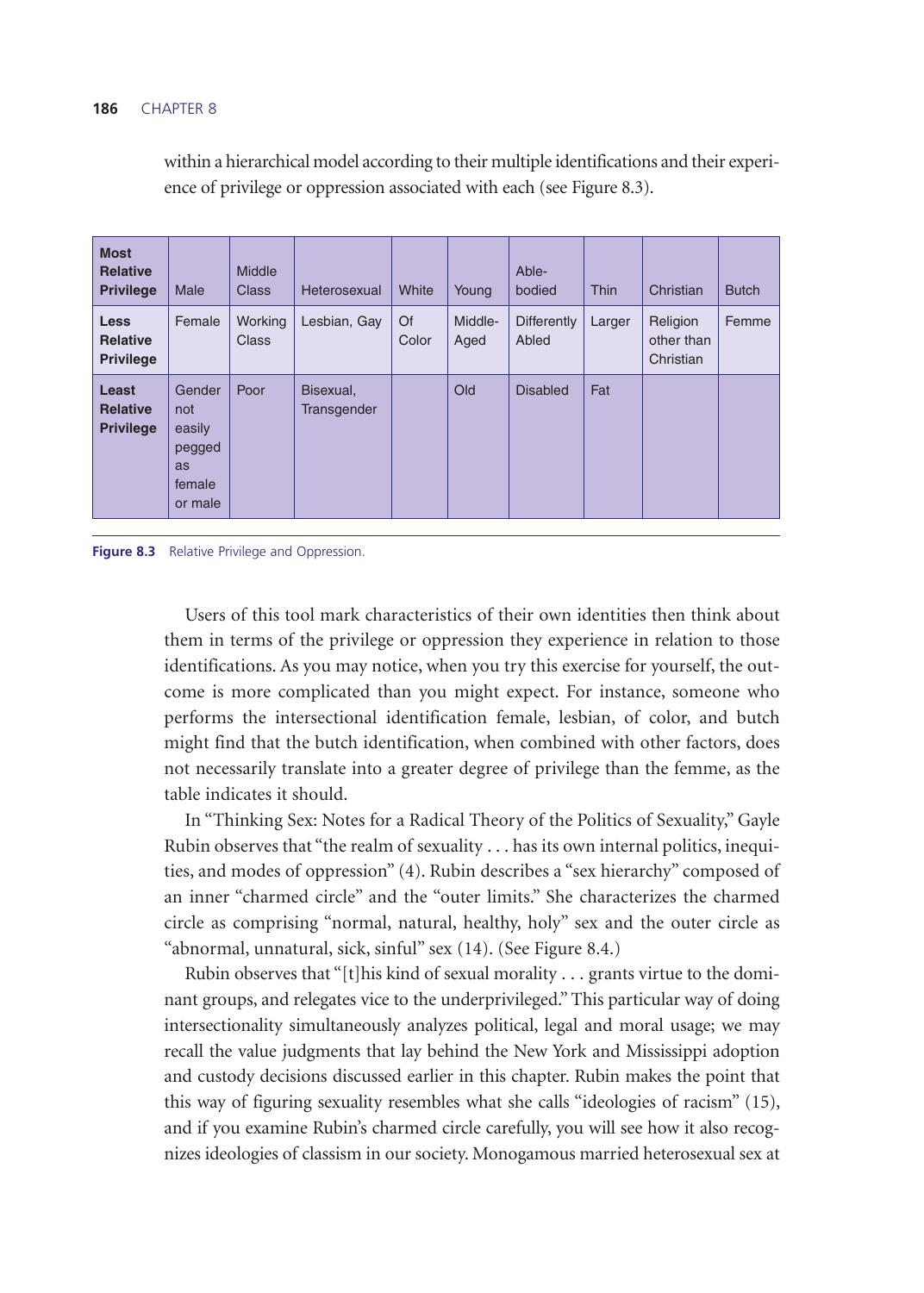



home is far closer to the center of the circle as opposed to sex for money or in public. What assumptions are made here? Certainly, the economic stability of married home life is privileged over alternative forms of sexual expression, and the close connection of sexuality with economic stability (you should have sex in the privacy of your own home) stigmatizes those who cannot afford such a luxury as privacy or who need to supplement low incomes through sex work. Rubin assumes that sexuality and class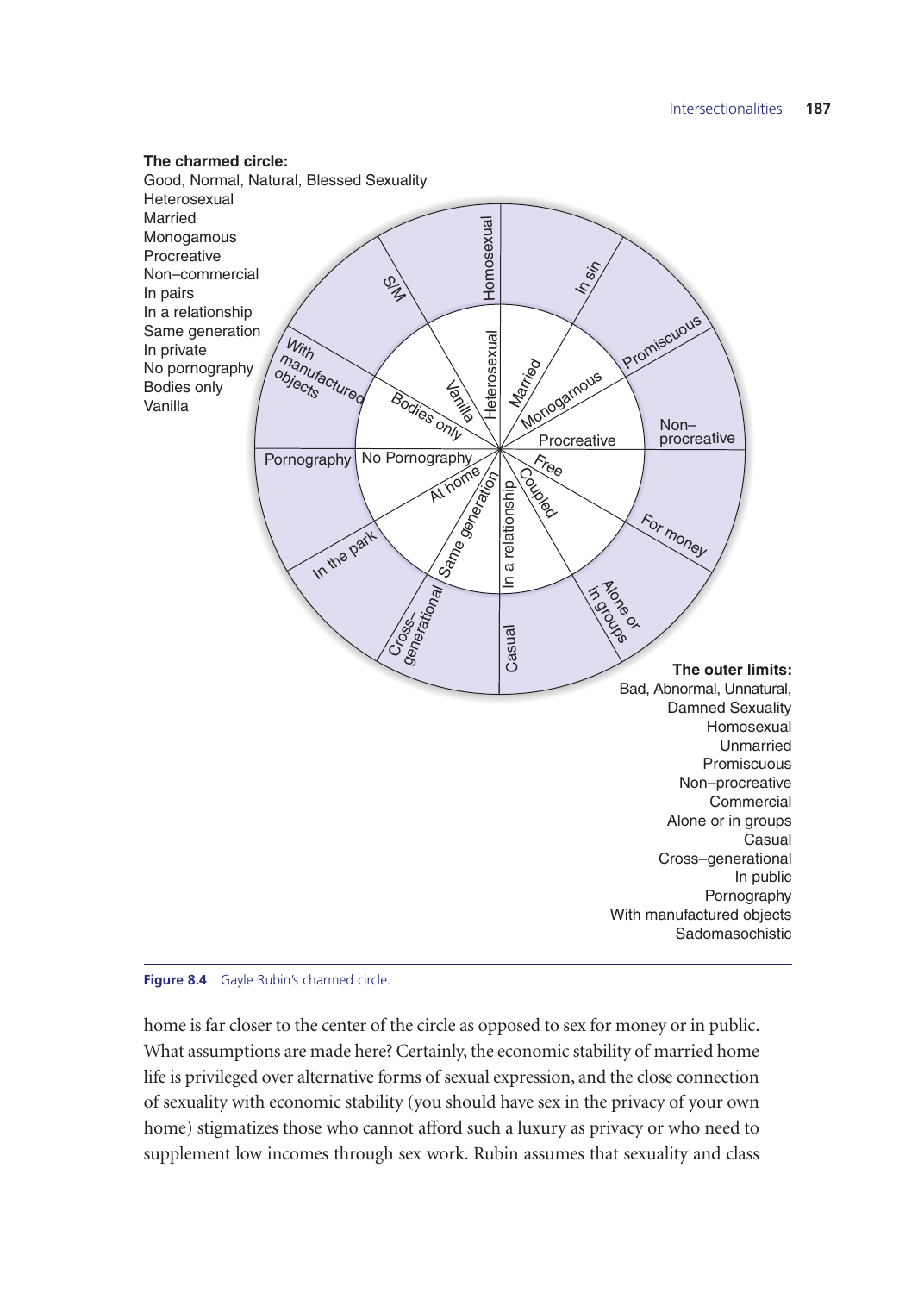**Find Out More** in Kathy Y. Wilson's "Just a Closer Walk with Thee" in the readings at the end of this chapter.

intersect to promote certain kinds of lives and intimacies and to disparage others.

Intersectional analyses provide a valuable sense of how multiple constructs of identity, community, and ideology combine to reinforce social norms and squelch dissent. Patricia Hill Collins, writing in *Black Sexual Politics,* argues that "[r]acism and heterosexism . . . share a common set of practices that are designed to discipline the population into accepting the status

quo" (96). For example, both racism and heterosexism draw boundaries around whom it is appropriate to love and be intimate with, and they reinforce the norm (at least in the West) as predominantly white and heterosexual. Indeed, crossing racial lines in love is still culturally discouraged in many parts of the world whether those relationships are hetero- or homoerotic. And so too is crossing generational boundaries. Age intersects sexuality in powerful ways, as we demonstrated with the example of ancient Greek pederasty and the contrasting example of the contemporary North American Man/Boy Love Association (NAMBLA). But in many other ways, we draw boundaries around age and sexuality; we are often disturbed by older men pursuing younger adult women, while an older woman and younger man coupling doesn't seem as challenging or odd. Why is this so? At the same time, in many queer communities, pairings of older and younger people are not uncommon, particularly as an older individual can assist a younger individual financially and in getting a start in adulthood. Examining such dynamics offers us a richer sense of how people organize—and are allowed to imagine—their lives.

Thinking about race, gender, class, age, and sexuality simultaneously shows us how ideologies based on them serve particular political interests and agendas. Understanding these matrices provides us a way to analyze—and critique—interlocking oppressions. In the following chapters, we will continue to represent queerness as it intersects a variety of other significant markers of identity, community, and ideology. Doing so not only will allow us to represent queerness with the complexity it deserves but will also show us how many different members of LGBT communities throughout the world construct their identities, form communities, and critique the sociocultural pressures that frequently oppress them.

### **Questions for Discussion**

1. Intersectional analyses offer us ways to understand queerness in particular and sexuality in general as they are embedded in other sociocultural and political contexts. Look back at some of the ways in which we, the authors of this textbook, have represented queerness in earlier chapters. Where might some of our representations, in specific cases, have become all the richer with additional intersectional analysis? Try your hand at rewriting some of our examples with that added emphasis.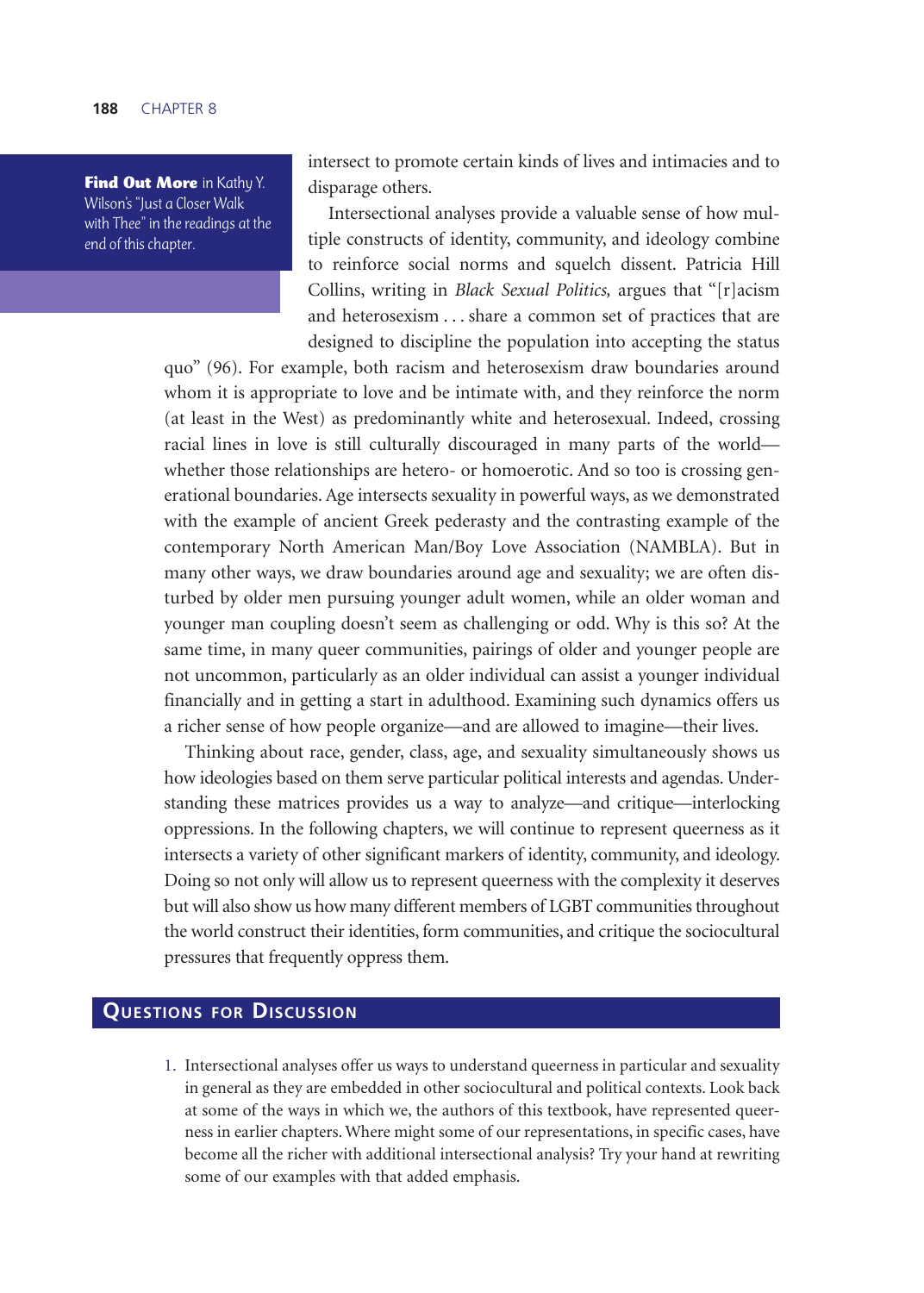- 2. Some critics have argued that intersectional analyses are so complex that they work against the possibility of cogent political action. That is, if identities are so complex, then how can we argue for and achieve broad political change based on them? How might you address such a criticism? What are the ways in which intersectional analyses might actually support political change?
- 3. Richard Ford's article "What's Queer about Race?" in the readings at the end of this chapter describes the liberating feel of a queer theoretical approach to notions of race. Think about Ford's point. Do you agree? If gayness and gender (as well as marriage) can be subject to "corrosive critique" via the concept of queer, can race also be fruitfully analyzed in this way?

#### **References and Further Reading**

- "About Audre Lorde." *The Audre Lorde Proj*ect Inc. Web. 19 July 2008. <http://www .alp.org/about/audre>.
- Almaguer, Tomás. "Chicano Men: A Cartography of Homosexual Identity and Behavior." *The Lesbian and Gay Studies Reader.* Eds. H. Abelove, M. Barale, and D. Halperin. New York: Routledge, 1993. 255–73. Print.
- Ardener, Shirley, ed. *Perceiving Women.*  London: Malaby Press, 1975. Print.
- Boykin, Keith. *Beyond the Down Low*. New York: Carroll & Graf, 2005. Print.
- Chou, Wah-Shan. "Homosexuality and the Cultural Politics of *Tongzhi* in Chinese Societies." *Gay and Lesbian Asia: Culture, Identity, Community*. Eds. G. Sullivan and P. Jackson. Binghamton, New York: Harrington Park Press, 2001. 27–46. Print.
- Collins, Patricia Hill. *Black Sexual Politics: African Americans, Gender, and the New Racism*. New York: Routledge, 2005. Print.
- Crenshaw, Kimberlé. "Demarginalizing the Intersection of Race and Sex: A Black Feminist Critique of Antidiscrimination Doctrine, Feminist Theory and Antiracist Politics." *The University of Chicago Legal Forum* (1989): 139–67. Print.

———. "Mapping the Margins: Intersectionality, Identity Politics, and Violence against Women of Color." *Stanford Law Review* 43 (July 1991): 1241–99. Print.

- Delany, Samuel R. "Some Queer Notions about Race." *Queer Cultures*. Eds. D. Carlin and J. DiGrazia. Upper Saddle River, NJ: Pearson/Prentice Hall, 2004. 199–219. Print.
- Essig, Laurie. *Queer in Russia: A Story of Sex, Self, and the Other.* Durham, NC: Duke UP, 1999. Print.
- Fellows, Will. *Farm Boys: Lives of Gay Men from the Rural Midwest.* Madison: U of Wisconsin P, 1998. Print.
- Ford, Richard Thompson. "What's Queer about Race?" *South Atlantic Quarterly*  106.3 (Summer 2007): 477–84. Print.
- Gabbard, Sonnet. "Preserving the Nation: Transitional Serbia, the European Union, and Homophobia." Unpublished MA Thesis. 2012. Print.
- Gibson, Michelle, Martha Marinara, and Deborah T. Meem. "Bi, Butch, and Bar Dyke: Pedagogical Performances of Class, Gender, and Sexuality." *College Composition and Communication* 52.1 (2000): 69–95. Print.
- Kennedy, Elizabeth Lapovsky, and Madeline Davis. "Living Arrangements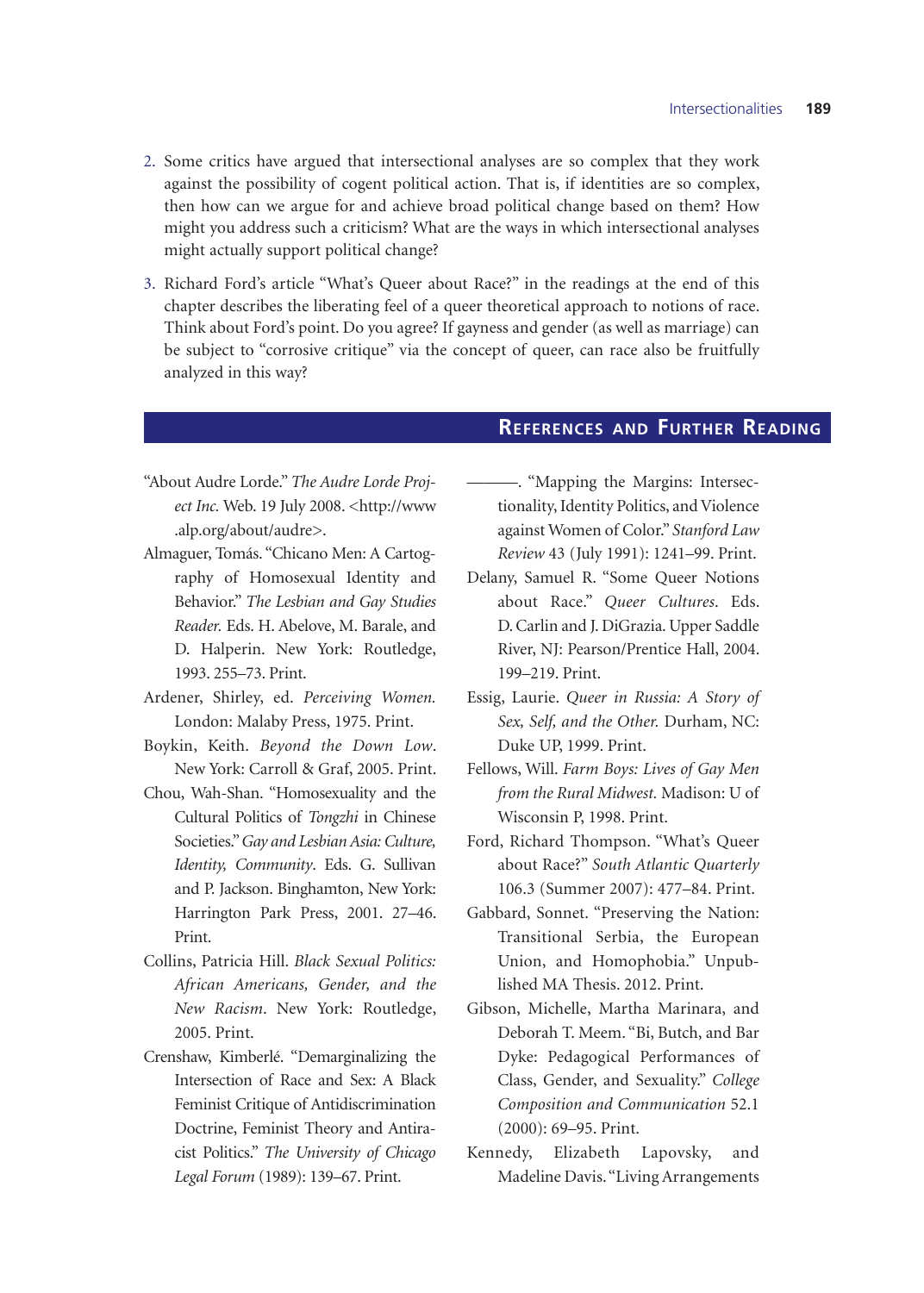and the Organization of Domestic Life." *Boots of Leather, Slippers of Gold: The History of a Lesbian Community*. New York: Routledge, 1993. 283–93. Print.

- Khan, Shivananda. "Culture, Sexualities, and Identities: Men Who Have Sex with Men in India." *Gay and Lesbian Asia: Culture, Identity, Community.* Eds. G. Sullivan and P. Jackson. Binghamton, NY: Harrington Park Press, 2001. 99–115. Print.
- King, J. L. *On the Down Low: A Journey into the Lives of "Straight" Black Men Who Sleep with Men.* New York: Broadway, 2004. Print.
- Kirk, Gwyn, and Margo Okazawa-Rey. *Women's Lives: Multicultural Perspectives.* New York: McGraw-Hill, 2000. Print.
- Lockwood, Lee. *Castro's Cuba, Cuba's Fidel.* New York: Macmillan, 1967. Print.
- Lumsden, Ian. *Machos, Maricones, and Gays: Cuba and Homosexuality.* Philadelphia: Temple UP, 1996. Print.
- Murray, Alison J. "Let Them Take Ecstasy: Class and Jakarta Lesbians." *Gay and Lesbian Asia: Culture, Identity, Community.* Eds. G. Sullivan and P. Jackson. Binghamton, NY: Harrington Park Press, 2001. 165–84. Print.
- Nichols, Jean Brashear. "The Friday Night Bunch: A Lesbian Community in West Texas." *Journal of Lesbian Studies* 9 (2005): 73–80. Print.
- Pisankaneva, Monika. "Reflections on Butch-Femme and the Emerging Lesbian Community in Bulgaria." *Femme/Butch: New Considerations of the Way We Want to Go*. Eds. M. Gibson and D. Meem. Binghamton, NY: Harrington Park Press, 2002. 135–44. Print.
- Rosenblum, Darren. "Queer Intersectionality and the Failure of Recent Lesbian and Gay 'Victories.'" *Law & Sexuality* 4 (1994): 83–122. Print.
- Rubin, Gayle. "Thinking Sex: Notes for a Radical Theory of the Politics of Sexuality." *The Lesbian and Gay Studies Reader*. Eds. H. Abelove, M. Barale, and D. Halperin. New York: Routledge, 1993. 3–44. Print.
- Seo, Dong-Jin. "Mapping the Vicissitudes of Homosexual Identities in South Korea." *Gay and Lesbian Asia: Culture, Identity, Community.* Eds. G. Sullivan and P. Jackson. Binghamton, NY: Harrington Park Press, 2001. 65–79. Print.
- Shockley, Ann Allen. "Home to Meet the Folks." *The Black and White of It.* Weatherby Lake, MO: Naiad, 1980. 51–59. Print.
- Vazquez, Carmen. "Spirit and Passion." *Queer Cultures.* Eds. D. Carlin and J. DiGrazia. Upper Saddle River, NJ: Pearson/ Prentice Hall, 2004. 689–98. Print.
- Wilson, Kathy Y. "Just a Closer Walk with Thee." *Cincinnati Magazine,* July 2008. Web. 21 November 2008. <http://www .cincinnatimagazine.com/article.aspx? id=54522>.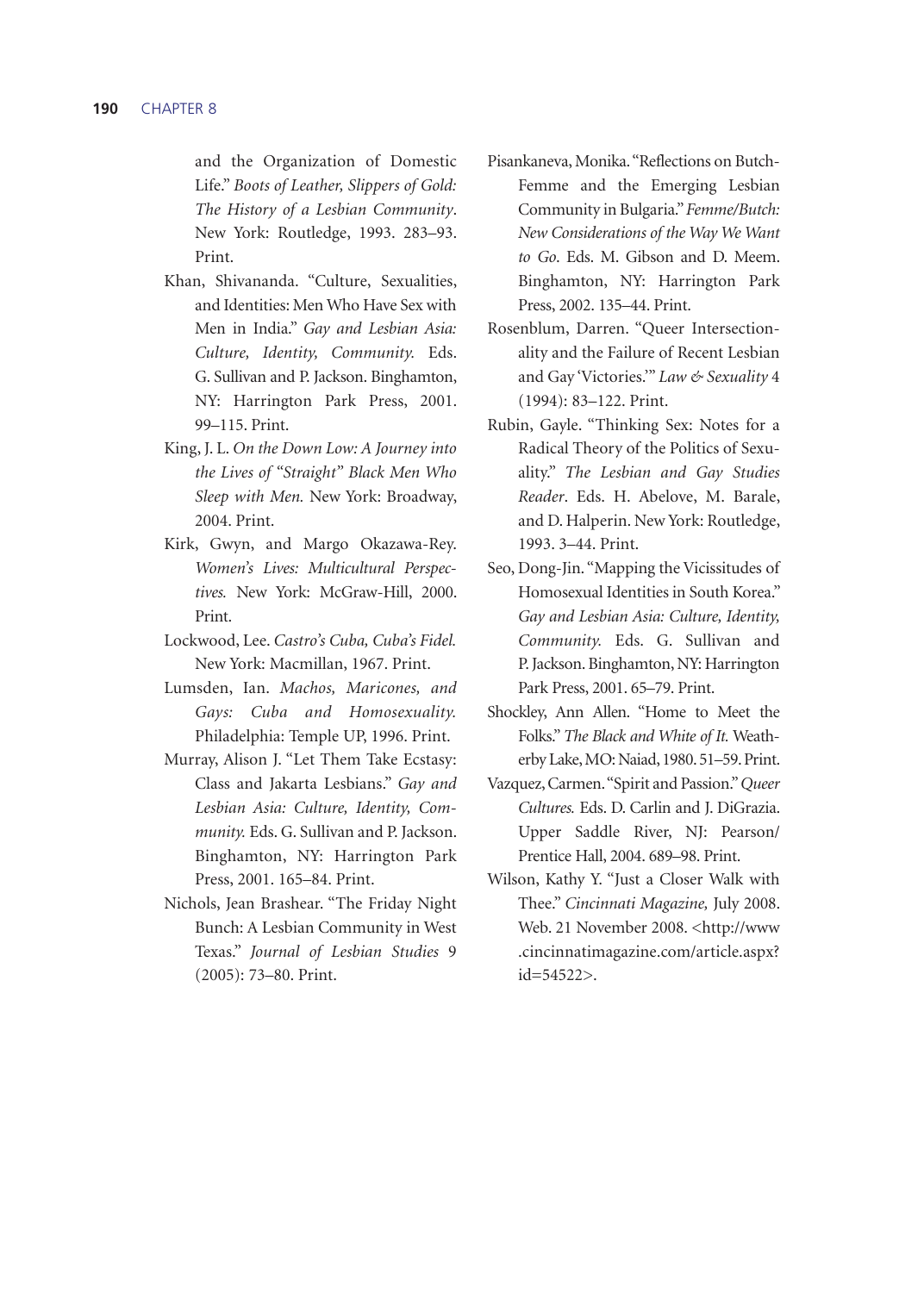### **READINGS**

### ¾ **Kathy Y. Wilson**

(July 2008), United States

#### **"Just a Closer Walk with Thee"**

Call her a radical. Call her an upstart. Call her a lesbian BaptiMethoCostal. Just don't call Pastor Lesley E. Jones's Truth & Destiny Covenant Ministries a gay church.

The chrome-studded motorcycle should be a dead giveaway. So should the lovers' casual touch during service. But at first blush, little about Truth & Destiny Covenant Ministries in Northside is easily reconcilable or recognizable if yours is a—let's get this out of the way right now—homophobic, fire-and-brimstone church experience.

Not the motorcycle out front on warm Sundays driven there by a black lesbian; not the same-gender couples who share Bibles and blithely brush against one another like intimates; not the teenagers who run the aisles with abandon, dancing and shouting in Pentecostal fits of Holy Spirit calisthenics. And certainly not the Rev. Lesley E. Jones, the lesbian pastor who cofounded Truth & Destiny Covenant Ministries (TDCM) in 2003. Adorned in a cassock and square-toed patent leather loafers, Jones sings, sweats, prays, shouts, and leads her congregation of 100-plus members through to salvation.

Worship at TDCM is different from worship at mainline white churches; different from worship at many black churches, too. Rest assured, at Truth & Destiny, no one will ever use the lame analogy about God creating "Adam and Eve, not Adam and Steve." If you're gay or lesbian, you will not be preached about in the third person; you won't be told to change your ways or risk eternal damnation. All gender identities, races, sexual orientations, and even faiths are embraced at TDCM. Jones's business card states the mission clearly: "Preaching the Radically Inclusive Gospel." The banner hanging outside above the door trumpets a similar message: "Boldly Proclaiming God's Love For All People."

TDCM exists despite, and maybe even because of, the homophobia and misogyny ensconced in some segments of the black church, whether Baptist, Pentecostal, Episcopal, or Methodist, and it's on its way to being a groundbreaking model of "radically inclusive" worship for congregations struggling to adopt more progressive practices. This small church is gearing up for nothing short of a revolution. And Reverend Jones, a 41-year-old lesbian mother who dedicated her life to Christ during childbirth *she shall lead them.*

"You wanna know how to stay on the battlefield?" Reverend Jones asks rhetorically, surveying her congregation. "Listen to a good soldier. Don't just study the Bible, study the people of God."

Her robe is cinched at the waist by a wide purple sash. She's skulking across the pulpit, wiping her brow and gripping the microphone. Directly behind her, seven small glass block windows form a cross in the wall. To the left, there's a full drum kit. A center aisle leads directly to the pulpit. The church is casual, with worshipers wearing jeans, shorts, and sneakers and walking around during songs, sermons, and passages of personal testimony.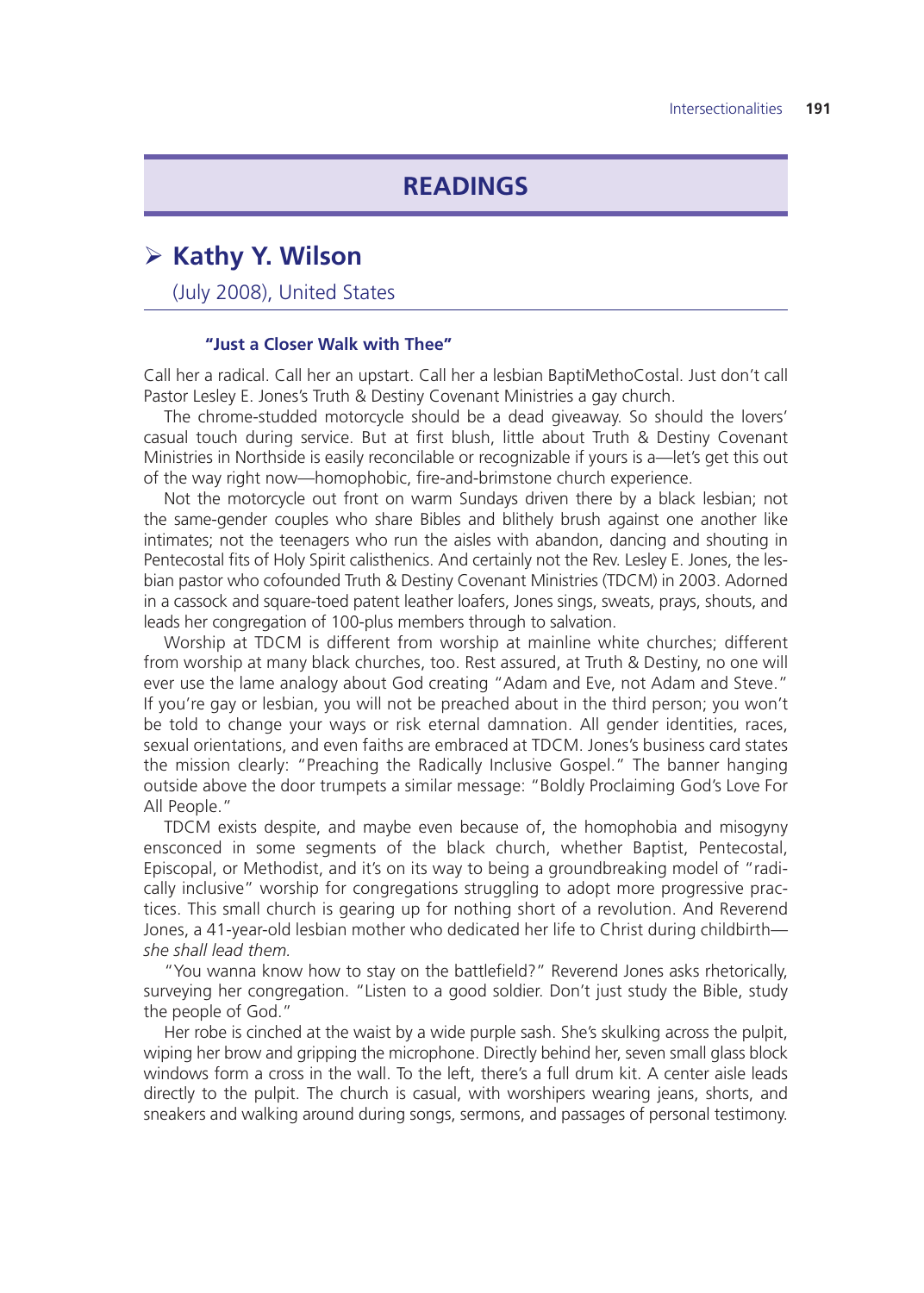They call out "Pastor Lesley" while she's preaching or making announcements. In turn, she is relaxed, confident, straightforward. Of average height and build, she is a brownskinned woman with thick, shoulder-length black hair that she wears tied back until, in a moment of particular fire and fervor, she unleashes it for effect.

It's the first Sunday in April and the small, spare church is nearly full. There are teenagers, elderly women from the neighborhood, lesbian couples, and several single men all sitting on straight-back chairs. The congregants are rapt and responsive. Some fidget with Holy Spirit tics—rocking, pushing to the edges of their seats, hands flapping mid-air. They are filled with religious energy waiting to be uncorked by the right scripture, the perfect intonation, the well-placed hymn.

"I can tell who's saved and who's carnal-minded," she says.

"C'm*ooon*, pastor," someone pleads.

"And just because you're carnal-minded doesn't mean you're not saved. It means you're nominal . . ."

"*Huh!*" someone hiccups in a James Brown punctuation.

". . . you're doing just enough," Jones finishes.

Then Jones mixes the sin of Saturday night with the redemption of Sunday morning. "Some of y'all need to git *loooow*!" she exhorts, dramatically stomping back to the corner of the pulpit and squatting low to the ground. It's the lyric from a strip club anthem, the song directed at strippers dancing for cash, but she's flipped it into an admonition for the heaven-bound: *Get low to avoid being beaten down by life.*

Then Jones redirects the sermon. She's responding to the way some people— Christian folks—gossip about TDCM. She's talking about the way the community-atlarge whispers that her church is "The Gay Church."

"I keep telling you this ain't a *gay* thing. It's a *God* thing," Jones says. Therein lies the mission and founding tenet of Truth & Destiny Covenant Ministries: Everyone is welcome here. The fact that outsiders translate that as "gay church" is a testament to how unwelcome gay and lesbian Christians feel in other churches.

"Some churches make you fill out applications," Jones points out to her congregation. "They want to know your income and they make you show a W-2, ask you about your roommate," she says, pantomiming air quotes when she says *roommate.* "'Well, how many bedrooms you got?'"

This mockery of other, less tolerant congregations draws titters. "God is creating a movement of the radically inclusive," she tells them. "When we go out into the world we need to be careful that we're teaching people not what we *think* is right, but what we *know* is right. And that is that God has always been radically inclusive."

Jones's proclamation is the antidote to long-held beliefs among some Christians about what constitutes abomination (homosexuality); who goes to hell for it (homosexuals); and even who is welcome in the church (homosexuals generally aren't, unless they are choir members or musicians). Reconciling faith and sexuality for blacks is no more difficult than it is for white believers. However, blackness can cloud and confound that reconciliation. Some black Christians believe homosexuality is an "attack" on the black family; some feel the fight for gay rights distracts from racial equality; others believe homosexuality is just plain wrong, or it's "the white man's problem." Conversely, progressive black theologians say all discriminatory thought and practice is wrong, and they call for the black church to return to its role as the center of unbiased social and faith works.

Meeting Jones and visiting her church blurs all the right/wrong/heaven/hell absolutes, the judgment, theory, and theology. A conversation with her could be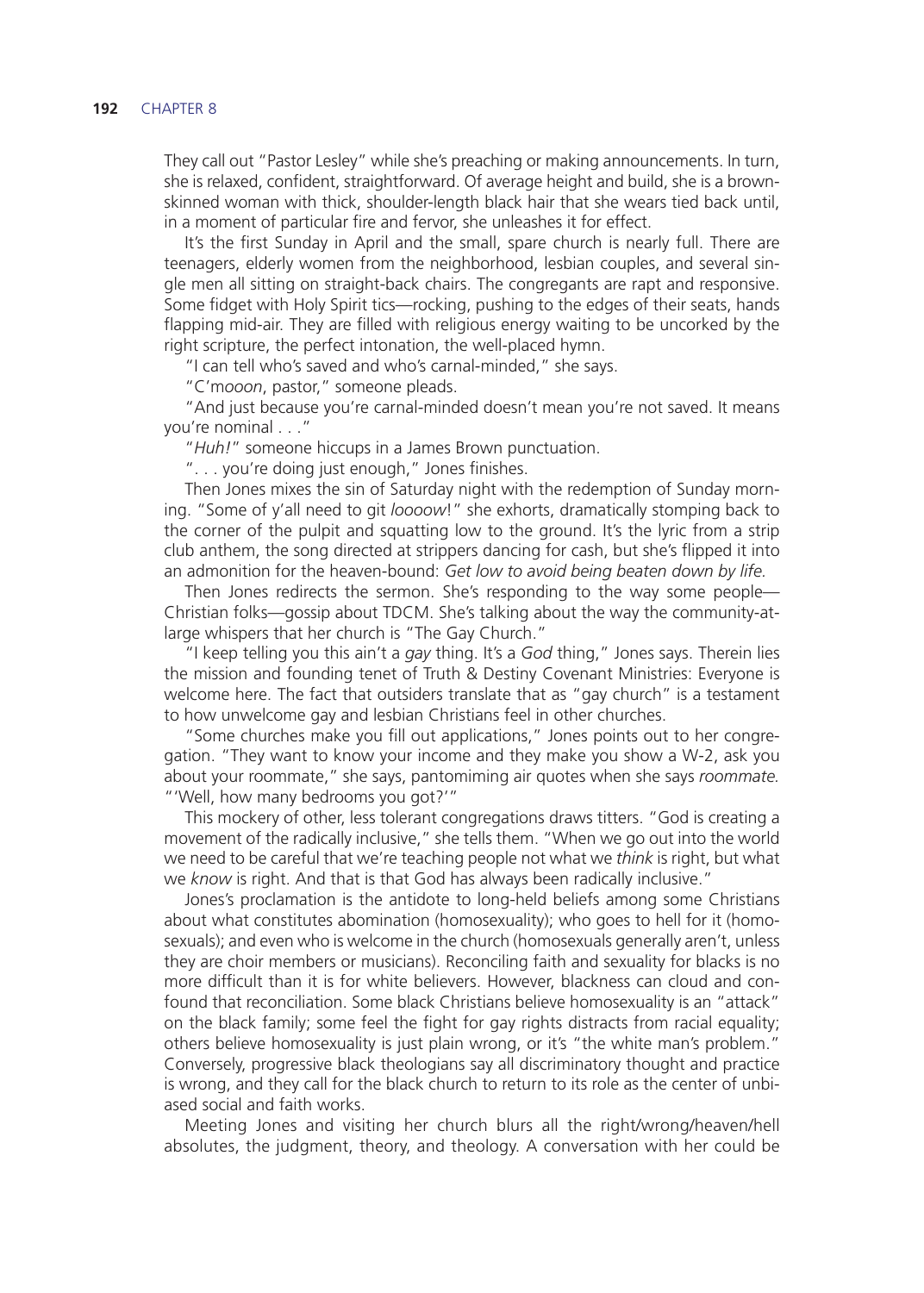subtitled "How To Reconcile Faith and Sexuality For Bigoted Dummies." That's what her church is about.

But don't call it "the Gay Church."

"Pastoring can take a toll on your relationship, especially if you're pastoring alone," says Jones. We're sitting in the cold and cramped supply room that doubles as the church office. She's dressed casually in a gray T-shirt, loafers, and slacks with a faint pinstripe. In person she is warm and forthcoming, even-keeled and funny. But her pulpit and her personal life have commingled with difficulty. She explains that she and her partner of nine years, Rosa Jones, the woman with whom she founded TDCM, separated in December. (They are now in the process of reconciling.)

"Planning a church is like any other business," Jones says. "The first five years you work to build." And in building her church, she says, "one of the things I failed at was publicly acknowledging my spouse."

In that way, Jones isn't so different from many mainline pastors who struggle to balance their public and private lives. Except that most pastors don't have to put so much energy into explaining that what they do is, indeed, the Lord's work. "Everybody here is not lesbian, gay, bisexual, trans, questioning, or queer," she says. "There are straight folks who are here because the gospel is taught and they believe in inclusion. They also believe in the social justice [work] we do here. We take care of the poor, the sick—and that attracts a lot of people. We purposely don't wave a [qay] pride flag."

Further, in the sanctuary there's no picture of Christ—He of the flowing dark hair, sandals, and robes who could double as a Grateful Dead fan. Why? "We can't put Jesus up on the wall until we can find a rainbow Jesus of every hue, image, and nationality," Jones says. "That white male dogma? That's not the Jesus I know."

Searching for that Jesus, six years ago Jones and Rosa gathered 20 friends for dinner at their home. "What would your church look like?" the two women asked. Then they scribbled notes on newsprint they hung around the room.

"They wanted a place where their family could be celebrated," Jones says. "A place where youth and children were valued, a variety in the worship style—a blend of liturgical and freestyle. They wanted a multi-ethnic and multi-racial [church] . . . a place where people valued people. I remember this one," she recalls. "They said, 'If I'm not at church, I want someone to miss me.'"

Despite the passion and specificity of those worship wishes, after dinner the pages were rolled up and slid beneath the bed. Jones attended several racially diverse, gayfriendly congregations in Cincinnati, but never felt satisfied. She hungered for something more deeply rooted in the black church tradition of bombast and pageantry. After three years and deep consultation with the Rev. Darlene Franklin, pastor of Full Truth Ministries in Detroit, Michigan's oldest predominantly black radically inclusive congregation, and with the Rev. Bonnie Daniel, now retired from New Spirit Metropolitan Community Church in Northside, Jones took the next step. She and Rosa started TDCM in 2003 as "a place to worship in the full truth of our life that also met our spiritual needs."

"I didn't one day plant myself and just say, 'I'm gonna pastor me a church,'" Jones jokes. She started her career as a teacher—first in Cincinnati Public Schools and then at Marva Collins Preparatory School in Silverton. Fans of 1320 AM WCVG, a now-defunct gospel station, may remember her; she was the station's morning show announcer and sales manager from 1995 to 2000. She also worked as a program director at the YMCA. In 2000 she joined the Hamilton County Human Relations Commission, ultimately ascending to director, a post she held until 2006. Jones has a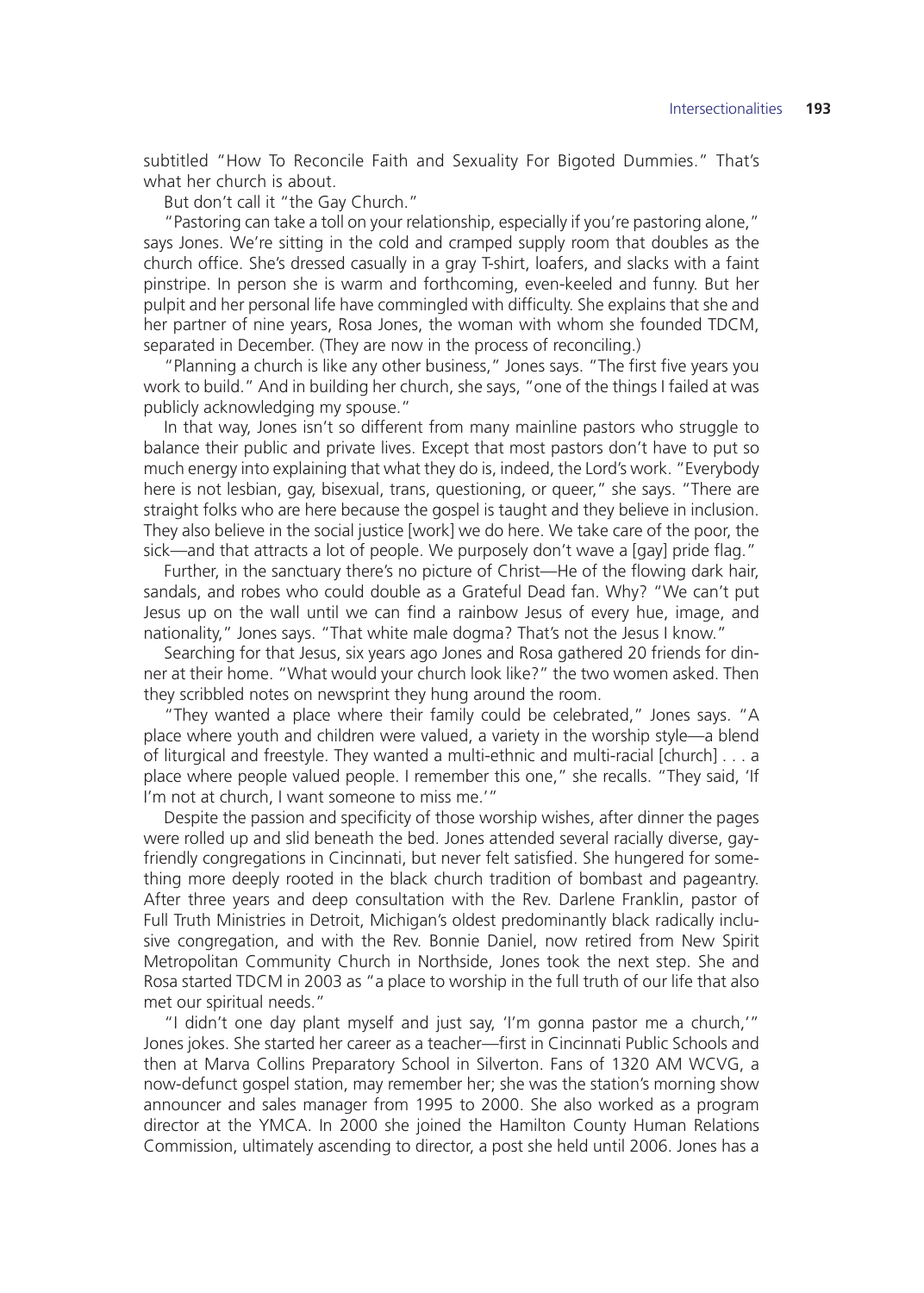bachelor's degree in social sciences from Miami University and certificates in ministry and pastoral counseling from Light University, an online pastoral program, but she is also working on a certificate of ministry from New York Theological Seminary, from which she intends to ultimately receive a master's degree in divinity. When people ask about her credentials, she likes to say, "I got a SBG degree—Sent By God!"

A self-described "BaptiMethoCostal," Jones was born in North Carolina but raised off and on in Middletown, where she graduated from Middletown High School. Her father is Baptist, her mother Methodist, and one of her grandmothers was a Pentecostal evangelist. She's the only child of her parents' marriage, but has two teenaged adopted stepbrothers. Coming out to her family was "a challenge," she says; she didn't do it until she was 33. She knew she was gay as a teenager. But she was also sexually curious, and she got pregnant at 19 as a freshman at Kentucky State University. The birth of her son Blake, now a student at Cincinnati State, was her "coming to know Jesus experience," as she calls it.

"I really prayed for a son," she says. "I was reading the story of Hannah and she prayed for a son [Samuel], so I prayed that prayer. It was during a time when I was really being beaten down in the church."

The judgment leveled at her by church members made Jones more spiritually determined. In 1988, when she turned 21, she rededicated her life to Jesus Christ. However, revealing her sexuality to her family didn't come so easily. When she did finally come out to her mother, she did it in a letter. With a letter, she says, "I could say what I needed to say without being interrupted." Her mother's initial reaction was to declare that she was going to have her daughter "kidnapped and deprogrammed." Jones accepted it as an emotional and visceral response to life-altering news. "Although my mother has struggled with who I am, she's come to church, she's participated," she says. Her mother's way of letting Jones know that she was OK with her daughter's sexuality was by bringing Jones's brothers to church, too. "We have to realize our parents are grieving," she says. "They're coming out, too."

Jones, however, has less patience for the myopia of some black ministers and their churches. "They're so comfortable in their chauvinism, [and] in their homophobia," she says. "Misogyny and homophobia [are] prevalent in ministry across the board. They're comfortable with the 'Don't ask/Don't tell' policy."

Jones wants to be part of changing that. She wants her church to make people stand up and take notice. "We're a revolutionary concept," she says. "I believe it's in process."

The chasm between traditional black churches and their gay and lesbian brethren is part of the complicated history of black Christianity in America.

Theologian and author Kelly Brown Douglas, the Elizabeth Connolly Todd Distinguished Professor of Religion at Goucher College in Baltimore, Maryland, knows the subject well. In 1985, Douglas was the first black woman—and only the fifth nationwide—ordained an Episcopal priest in the Southern Ohio Diocese. She is straight, but the Dayton native's path was sometimes made arduous by a black male bishop who "stopped my ordination a few times for no other reason than that I was a woman," she says. She notes that, paradoxically, early black Christians incorporated the oppression, repression, and bigotry they saw in white churches into their own.

"Most black people became Christian during the Great Awakenings, the Evangelical revivals of the late 1700s and the early 1800s," Douglas says. In the Evangelical view, "You had to overcome the passion of the body. Paul's edict in Corinthians—it's better to marry than to burn with passion—speaks to that."

In 1999, Douglas published *Sexuality and the Black Church: A Womanist Perspective,* a seminal text outlining the far-reaching roots of homophobia and sexism throughout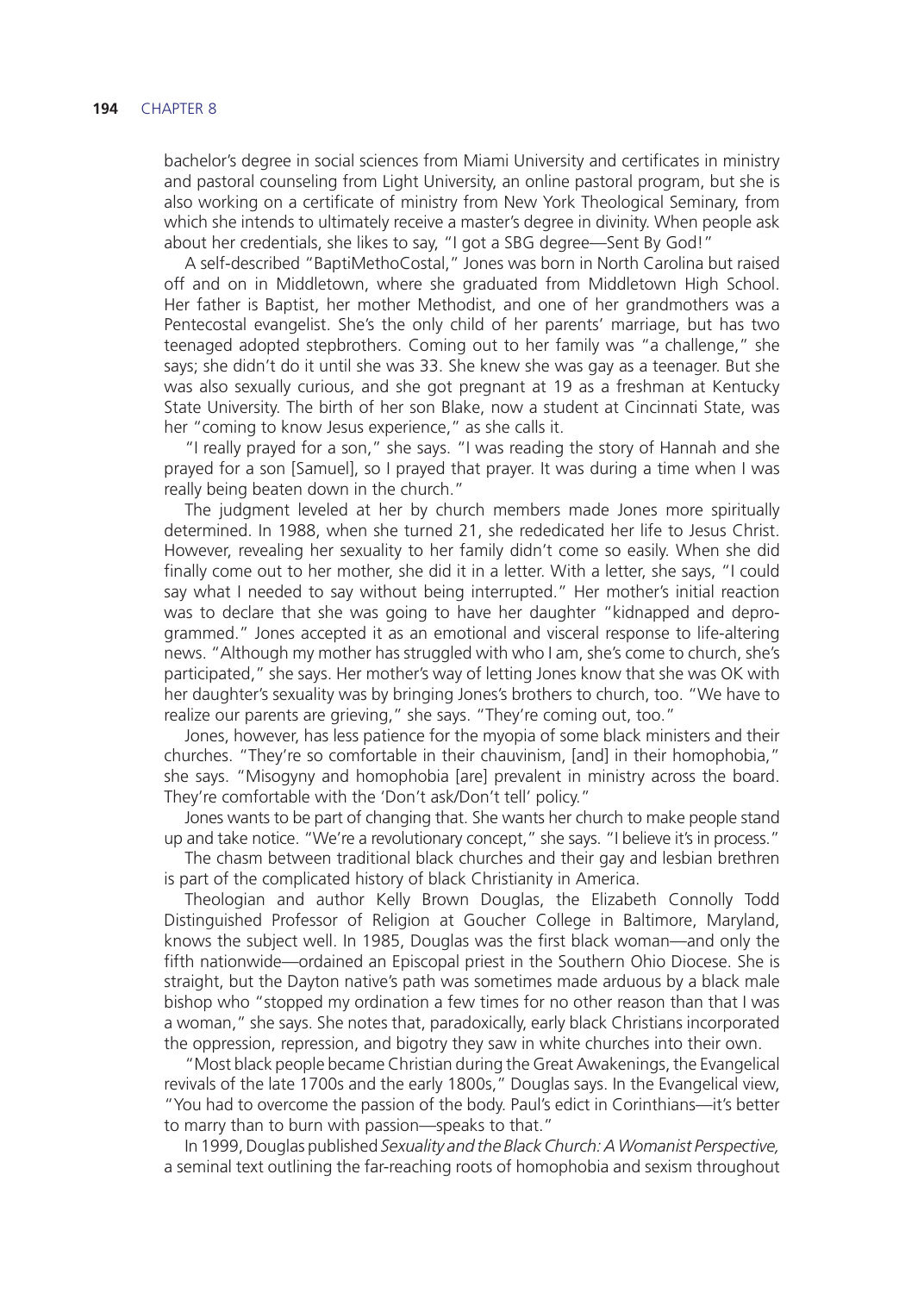the black faith community. "We must take into account how black people have been caricatured in this country and that is sexualized," she says. "To be 'normal sexually' is to abide by the norms and standards of white patriarchal narratives—however they do it." And that includes using religion as a weapon of oppression.

"The black church's own history is ironic," she says. "They weren't allowed to be who they are and now they're not allowing [gay and lesbian] people to be who they are."

However, the black church clearly is not a monolith. "The 'capital C' black Church is made up of multitudinous, disparate churches, diverse by congregational size," she explains. "You can have megachurches and storefronts; you can have very sedate and very rapturous. It is rural, suburban, urban, AME, CME. What makes black churches part of the black Church is what roots them to history."

The Rev. Damon Lynch Jr., the brazenly progressive 69-year-old pastor of New Jerusalem Baptist Church in Carthage, a 2,200-member "megachurch," is one such minister rooted to history. He says that he was galvanized to support and protect gay rights by the historical events that unfolded during his lifetime. "I was fortunate to come along when the country was on fire," he says. "When the Kings and the Andy Youngs and the Abernathys came to town, I was the one who went to the airport to go get them."

Lynch sits back in his spacious church office, its walls crammed with images: Nelson Mandela, Malcolm X, the Rev. Martin Luther King Jr., framed clips of Lynch marching, several city proclamations, and a strange photo of Lynch and the Rev. Donald Jordan stiffly flanking George W. Bush. "I've been a proponent for gay rights for years—during the days when this city was intolerant," says Lynch. "Me coming up in Cincinnati and Georgia before that, I know what that was about. Discrimination of any kind isn't right."

From 1996 to 1999, Lynch was president of the Baptist Ministers' Conference of Greater Cincinnati and Vicinity. Lynch would intermittently come to public loggerheads with the Rev. Fred Shuttlesworth, the proudly conservative civil rights stalwart who has opposed gay rights. The disagreement reached its apex in the battle over Cincinnati's human rights ordinance, which culminated in 2004 with the repeal of Article XII, the city's so-called "anti-gay amendment."

"I became the bad guy within the black ministers," Lynch recalls. "'Reverend—you go out there for those homosexuals and those sissies!'" he adds, mocking black preachers who questioned his loyalties. "Shuttlesworth was saying, 'If Martin was alive, he'd be siding with us.' Miss Coretta King came here and said, 'That's not true, Fred,'" his voice affecting that of a genteel southern woman's.

Despite some public grilling for his beliefs, Lynch doesn't mince words about the homophobia still rampant in some black churches. "I think we're the most homophobic going," he says. "We can be as liberal as we wanna be on social issues but when it comes to sexuality issues, we're hypocrites."

Lynch says Jones has visited his church; he also knows her because of her involvement with the Human Relations Commission. Her work is "exemplary," he says. "It's impeccable."

In Lynch's view, there are black preachers who are simply stultified by their own homophobia. Scripture in their hands is a tactic. "The Bible says 'unequally yoked' and it has nothing to do with sexuality, it has to do with unbelievers," he says. "But they will take it and make it any other thing."

Like Brown-Douglas, Lynch weaves the ugly dangling threads between black homophobia and white supremacy. "White folks used [religion] against black and white," he says. "When people are working out of emotion and don't know the Bible, you've got a helluva problem on your hands."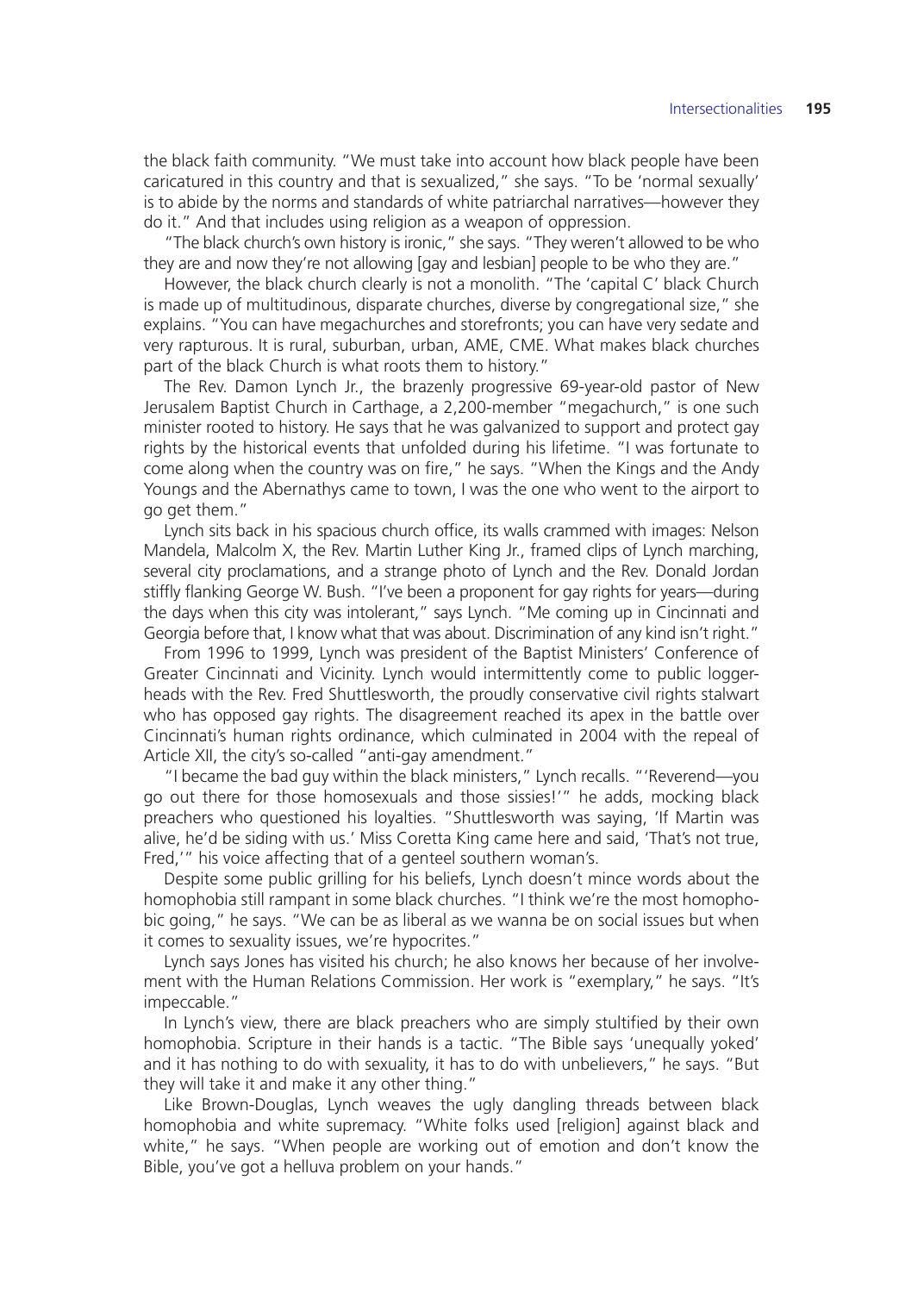For her own support and continued growth, Jones attends a Bible study every Monday along with eight theologians—all female. She says being a woman in the black church is as groundbreaking as being a lesbian, but it's those inherent differences that make women (gay or straight) effective church leaders.

"Women bring balance to the church when they're in leadership roles. Pastoring among men is mainly competitive. In the black church you're not considered a great preacher unless you can tune"—an old-school, singsong-y practice that blends preaching with singing. "Women tend to be more theologically sound because they have something to prove. Men compete: 'How big is your church?' That size thing is for real," she says. "Being women in the church allows us to be more sensitive. Women bring a balance to that hard, direct kind of way and we balance men in their competitiveness."

Jones feels that women have historically been "unwelcome" in the pulpit. She cites Isaiah 54, an account of "the future glory of Zion," which begins: "Sing, O barren woman, you who never bore a child."

"[There] we'll get into the unwelcome, the unclean, the unproven," she says, paraphrasing Isaiah 56: 3–5. "God speaks to the eunuch and says, *Because of your faithfulness I will make your home greater than my sons and daughters in Israel.* When I read that, God obviously was looking for something different in the heart of man. That's where my faith journey toward God really speaks to me. As a woman I've been relegated to second-class citizen in the church."

TDCM is part of The Fellowship, a 100-member trans-denominational network of congregations practicing radical inclusion. It's led by Bishop Yvette Flunder, pastor of San Francisco's City of Refuge Church. Terry Hocker, TDCM's associate pastor, sees Jones taking a leadership role in an organization like The Fellowship, perhaps even becoming a bishop herself. "When I look at it from the outside, yes, I believe [TDCM] is revolutionary," Hocker says. "It is the stuff denominations are made of."

For Jones, a woman whose church started in her heart and then her living room, it's a noteworthy progression. The historical ramifications of being in the vanguard of a fledgling movement with such personal investments at stake aren't lost on her. "We're forerunners in this," she says. "I don't think the congregation has gotten it yet, but we're on the cusp."

She believes that ultimately other people of faith will open the doors of their sanctuaries to this new idea and to the brothers and sisters they've cast aside. "I can still go to a Baptist church and meet Jesus in my heart," she says. "But if my heart doesn't change about people, I'll never see the people for who they are."

Kathy Y. Wilson. Originally published in the July 2008 issue of *Cincinnati Magazine.*

### ¾ **Richard Thompson Ford**

(2007), United States

#### **"What's Queer about Race?"**

When I announced my engagement to be married, almost everyone offered the obligatory congratulations and best wishes and left it at that. Marriage is, of course, a social ritual of script and conscription—there is a very limited range of polite reactions one can have to the announcement of a marriage engagement. Decidedly not among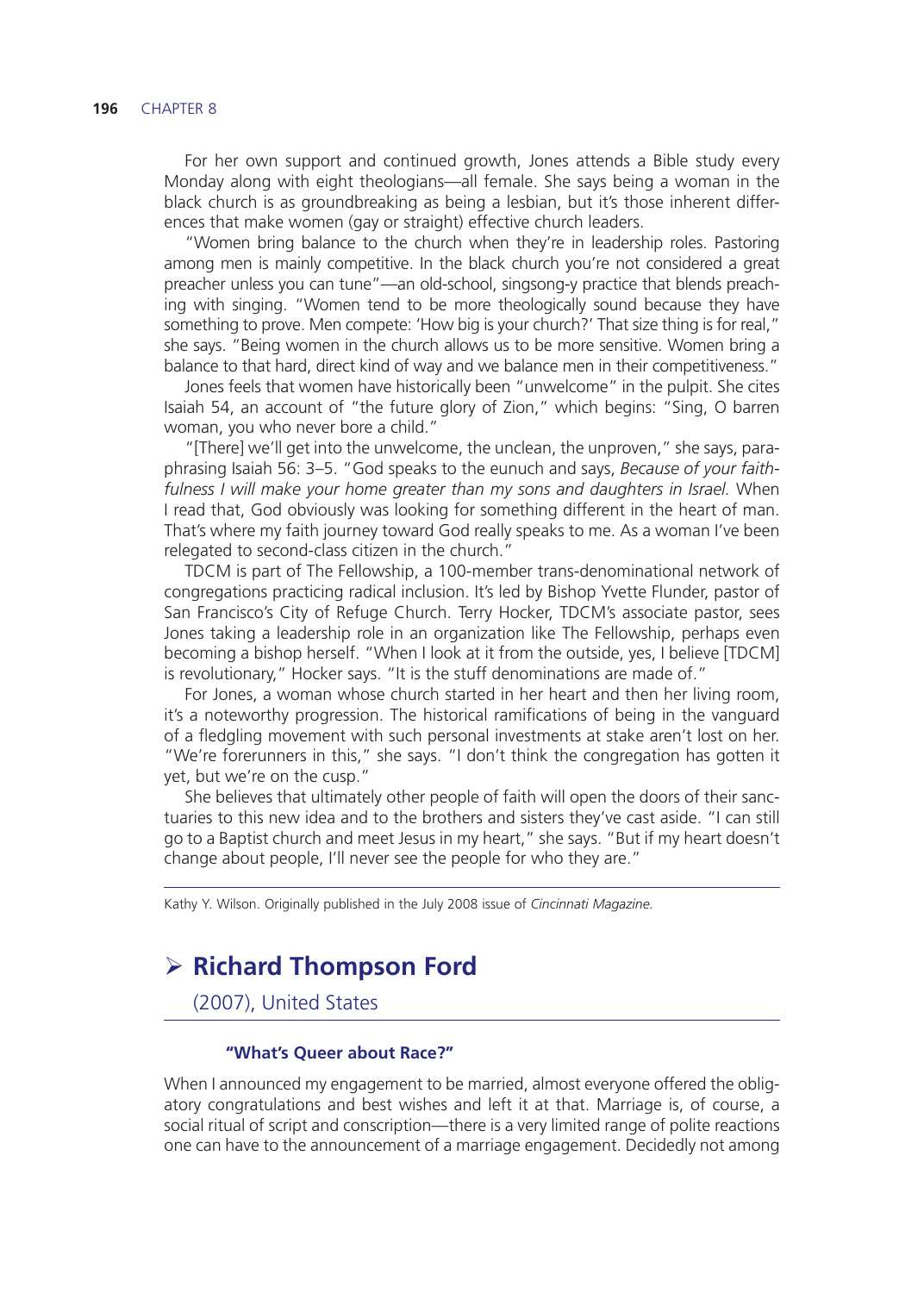them: "Married? You're *getting married*? Hold on a minute, I need a drink." This was precisely the reaction of a very dear friend to my happy news. But I was expecting it. She, a scholar who had studied the institution with the beady-eyed, corrosive curiosity of a coroner establishing the cause of a death, was a rare critic (not to say *opponent*) of marriage. She knew more about matrimony than most—certainly more than I. My impression was less that she thought I was making a life-altering and potentially catastrophic mistake, like enlisting in the Marine Corps—though she may have thought that too—than that I was taking the safe and boring way out. "I'd always thought of you two as a hip unmarried couple," she mused.

Later, this same friend was visiting and noticed our "engagement photos." (For the uninitiated: these are photos of the happy couple in staged romantic natural settings and vaguely suggestive "candid" poses; intended to convey to the viewer the dewy optimism of love's first bloom, they customarily involve beaches at sunset, sylvan landscapes, and the couple gazing longingly into each other's eyes or lounging in precoital bliss.) To the chagrin of our wedding photographer, we insisted on taking ours at a bar, martinis in hand, evoking companionship, we thought, but also insisting on the cosmopolitan and profane side of the erotic—more film noir than romantic comedy. The photos were in black and white, a medium suited to invoke instant nostalgia and to highlight stark contrasts in tone, such as the black bar top and the white cocktail napkins, the reflective gleam of the silver shaker and the light-absorbing matte black of a leather jacket, or the deep chestnut tone of my skin and the almost luminescent blond peach of hers. My friend (let's call her "Janet") scrutinized the photos and then remarked, approvingly, "You *really are* an interracial couple. It's easy to forget because I know you so well, but looking at this picture. . . . It's still pretty transgressive, isn't it?"

I take it as almost axiomatic that queer theory embraces, even celebrates transgression; it seeks the sublime not in resistance—that's too damn bristly and selfserious—but in blithe and gleeful disregard for social convention. While its matronly stepsister gay rights wants equal access to mainstream social conventions—however ramshackle and dilapidated or procrustean they may be—queer theory is interested in shaking them up so we can see which ones aren't fit for human habitation. The normalization strategy of gay rights is to merge so seamlessly and imperceptibly into mainstream institutions that it seems impossible to imagine it could ever have been any other way; by contrast, queer theory opts for bullying, razzing, and mocking social conventions until it's hard to imagine them in the same way. So queer theory has always had a potentially broad applicability. If gay rights would say of marriage, "You have it; why shouldn't we?" (an uninteresting claim, but one that's hard to argue with), queer theory would say, "Married? You're getting *married*? Hold on a minute, I need a drink."

The not-too-subtle insinuation that marriage—not its hetero-exclusivity but marriage itself—might be the appropriate target of critique makes queer theory portable to foreign and exotic social contexts in a way that gay rights discourse cannot be. Despite what right-wing paranoiacs like Tom DeLay might believe, gay marriage really has little to do with my heterosexual marriage one way or the other. By contrast, a queer theory critique of marriage generally applies to me and mine as much as to Ellen DeGeneres and Rosie O'Donnell.

But why stop there? After all, marriage is a sitting duck; as Laura Kipnis points out, its critique is almost as much a part of the culture as its incessant celebration—before lit-crit attacks on holy matrimony, there was Al Bundy, before him Jackie Gleason,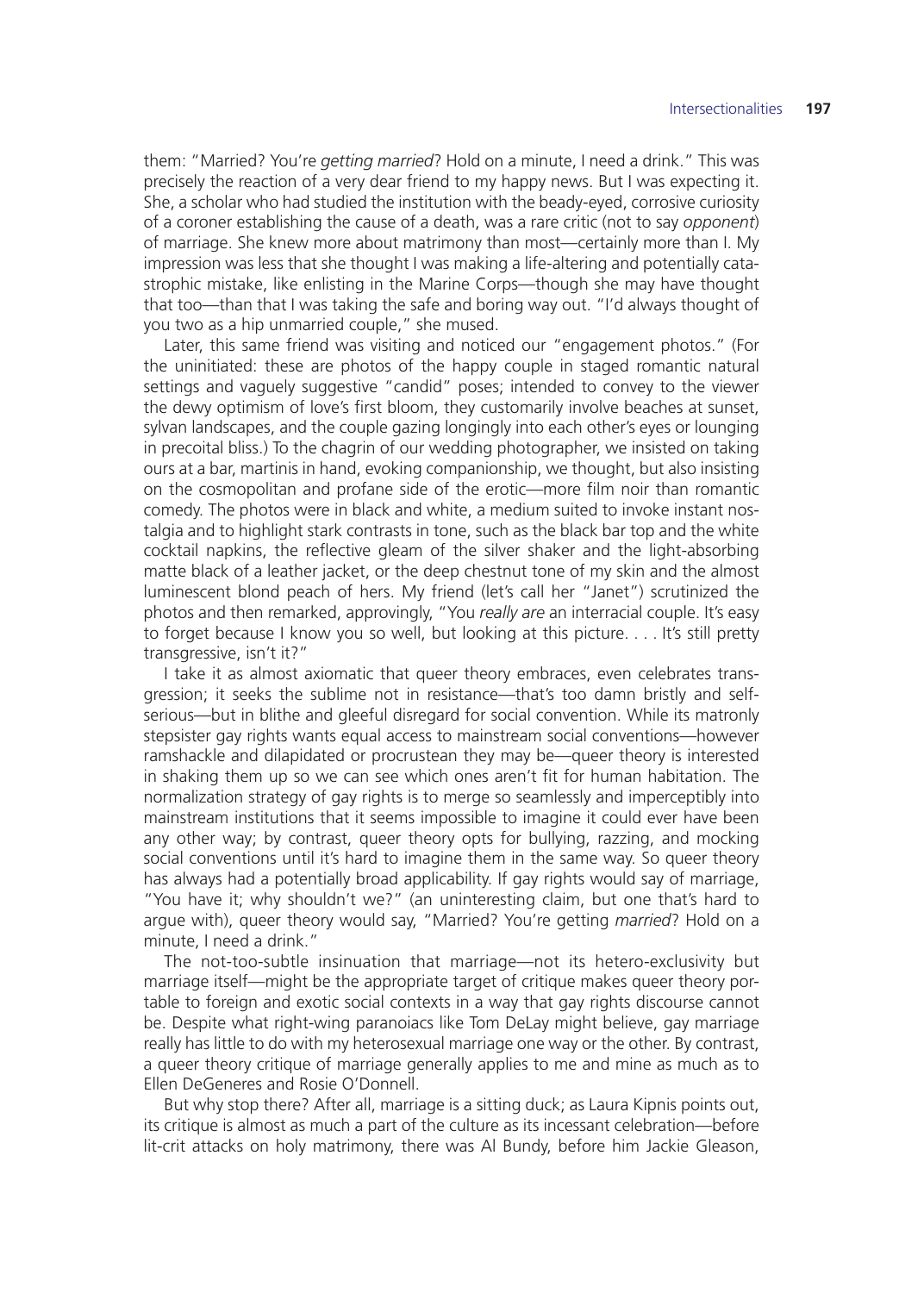Henry VIII, Agamemnon.<sup>1</sup> No, queer theory's radical attack targets not marriage, but identity. Here's what Janet Halley has written apropos:

One is a lesbian not because of anything in oneself, but because of social interactions, or the desire for social interactions: it takes two women . . . to make a lesbian. . . . Similar things can be said about gay men, homosexuals, bisexuals . . . transvestite . . . transsexual/ transgendered people . . . and sexual dissidents of various . . . descriptions. Even more complex challenges to the coherentist assumptions about identity politics emerge when attention focuses on the question of the merger, exile, coalition, and secession of these constituencies. . . . Sexual orientation and sexuality movements are perhaps unique among contemporary identity movements in harboring an unforgivingly corrosive critique of identity itself. . . . The term "queer" was adopted by some movement participants in part to frustrate identity formation around dissident sexualities.2

So *queer* denotes not an identity but instead a political and existential stance, an ideological commitment, a *decision* to live outside some social norm or other. At the risk (the certainty) of oversimplification, one could say that even if one is born straight or gay, one must decide to be queer.

Queer theory's anti-identitarianism is the key to its portability: just as the queer critique targets marriage generally—not just its straights-only exclusivity—so too the queer critique of (nominally) gay identity politics would seem to apply to identity politics generally. If gay identity is problematic and subject to a corrosive critique, mightn't other social identities be as well? Obviously, the next domino vulnerable to toppling is gender. It's easy enough to read some aspects of gay, lesbian, and transgendered politics as partially—perhaps even fundamentally—critical of gender identity. And as Halley suggests, this is potentially disruptive of other identities: doesn't a critique of gender destabilize the woman-in-a-man's-body/man-in-a-woman's-body idea of transsexual identity? Unlike Judith Butler's idea of drag as resistance to gender identity, $3$  the goal of this type of transsexual identity is not to do gender badly but to do it well; indeed, to *get it right*, to correct nature's mistake and make the body correspond to an intrinsically gendered soul. But, of course, the idea that gender is something one could get right is anathema to much of modern sexuality discourse as well as much of modern feminism. It would seem that one can't take both the critique of gender and the man-in-a-woman's-body transgender identity seriously. Bye-bye, mutually supportive coalition politics; hello, civil war.

As our row of dominos succumbs to gravity, racial identity has been the last to fall. Why the last? Unlike sex difference, which is still widely taken for granted as real, biologically determined, fixed, and intrinsic, it is now widely acknowledged that racial identity is fictitious: the political Right now champions a norm of color blindness, while the postmodern Left insists that race is a social and ideological construction. So

<sup>1</sup> Laura Kipnis, *Against Love: A Polemic* (New York: Pantheon, 2003).

<sup>2</sup> Janet E. Halley, "'Like Race' Arguments," in *What's Left of Theory: New Work on the Politics of Literary Theory*, ed. Judith Butler, John Guilory, and Kendall Thomas (New York: Routledge, 2000), 41.

<sup>3</sup> Judith Butler, *Gender Trouble: Feminism and the Subversion of Identity* (New York: Routledge, 1990).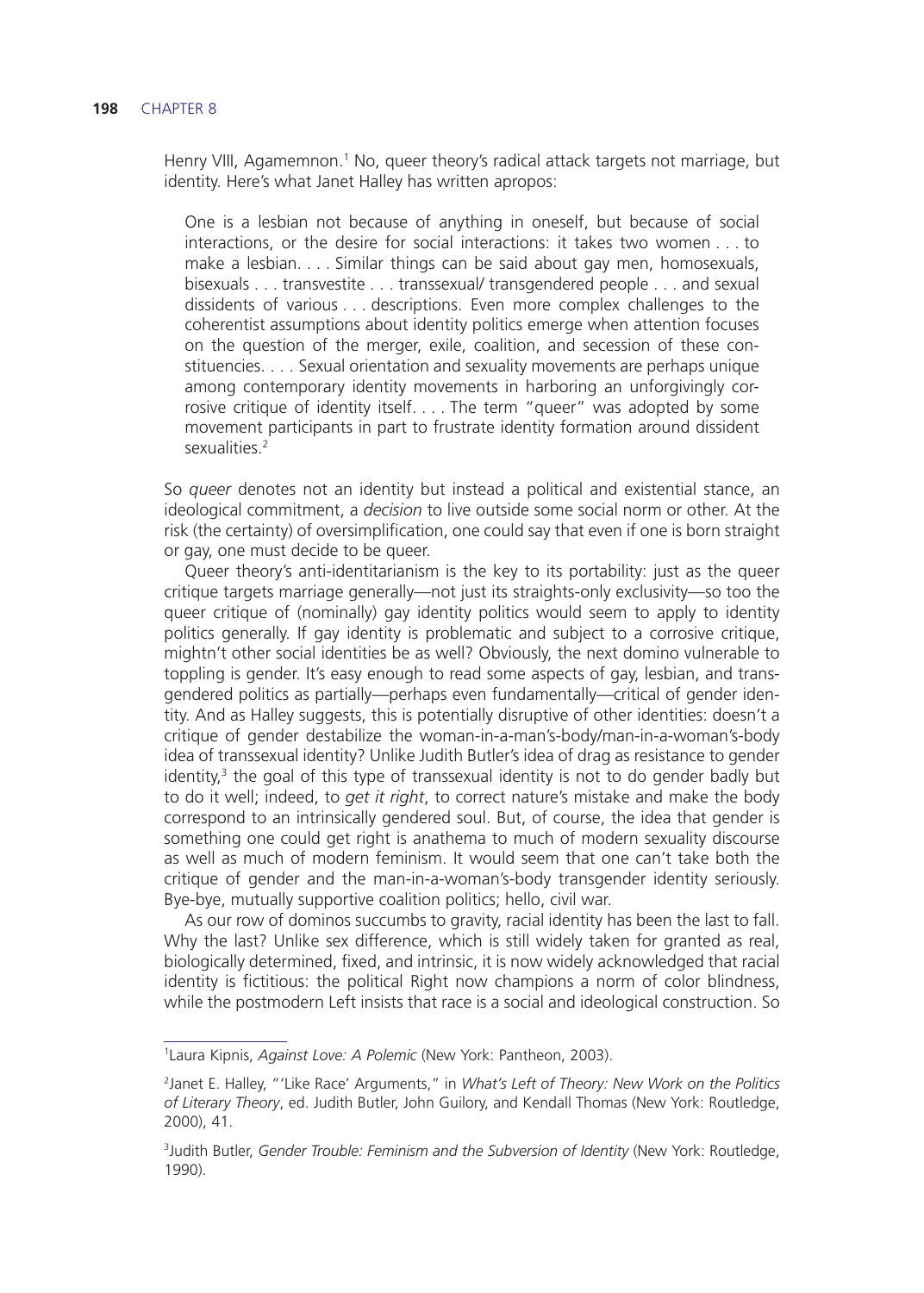one would expect a critique of racial identity politics to follow hard on the stilettos of queer theory's critique of sexual identity politics.

But racial identity has proven remarkably resistant to critique. Even hard-core social constructionists backpedal, hastening to add to their critiques the caveat that racial identities—however constructed and inessential—are the product of the "real lived experience" of racial discrimination, of social and political communities, and of distinctive cultural norms, all of which are, of course, as real as the hand in front of your face (which is poised to bitch-slap you if you deny it), even if race itself isn't. And while the Right sings a stridently anti-identitarian gospel of "color blindness" when resisting affirmative action, they change their tune when it comes to profiling criminals, diagnosing diseases, or choosing spouses.

The resulting schizoid relationship to race is the stuff of farce. Race-conscious progressives insist that generalizations about race are valid for purposes of university admissions but not for stopping terrorists from boarding commercial aircraft or interdicting drug couriers on the nation's freeways; conservatives insist just the opposite. Advocates of multiracial identity beat up relentlessly on racial essentialism when pressed to choose one and only one race, but their solution is to insist on multiracial categories and designations to reflect their "true" racial identity.

So Left and Right have an interest in protecting racial identity, albeit for different purposes. And also for the same purposes: an unexamined psychological commitment to race as an intrinsic identity motivates Left identity politics and the rightwing bigotry underlying *The Bell Curve* or William Bennett's offhand suggestion that the crime rate would drop if all black infants were aborted.<sup>4</sup> Most people want to believe that races are real. It seems that race, like the presumption of innocence, the Hippocratic oath, or "till death do us part," is too useful a fiction to dispense with.

Racial identity, like sex identity, comes with a set of norms attached; there are (politically) correct ways of exhibiting black, Asian, Latino, and white race—what Anthony Appiah calls racial "scripts"<sup>5</sup>—just as there are established norms for male and female gender. As with gender, many of these norms are very difficult to distinguish from common stereotypes. In socially fluid and insecure environments—cities, large corporations, universities—conventional racial scripts enjoy a magnetic pull. Strangers need easy sources of identification. Alienated and isolated individuals crave belonging. Race supplies these: provided everyone keeps to the script, you can count on a community in almost any unfamiliar setting. Just as an American tourist seeks out McDonald's for a reliable taste of home, so too people look for standardized racial norms as an anchor in alien territory— safe, predictable, comforting.

But maybe not all that healthy. And definitely not all that interesting.

Cruising along at high speed on the momentum of the canon wars, by the 1990s multiculturalism had influenced Left liberal legal theory in a big way. Civil rights law reform proposals had taken a sharp identitarian turn; the vogue was to emphasize the ineluctable nature of group cultural difference and insist that law should account for, embrace, and enforce it. According to a raft of law review articles written since the early 1990s, race discrimination laws should be expanded to require employers to

<sup>4</sup> Richard Herrnstein and Charles J. Murray, *The Bell Curve: Intelligence and Class Structure in American Life* (New York: Free Press, 1994); William Bennett, Morning in America, radio program, September 28, 2005.

<sup>5</sup> Kwame Anthony Appiah, "Identity, Authenticity, Survival," in *Multiculturalism: Examining the Politics of Recognition*, ed. Amy Gutmann (Princeton, NJ: Princeton University Press, 1994), 160–61.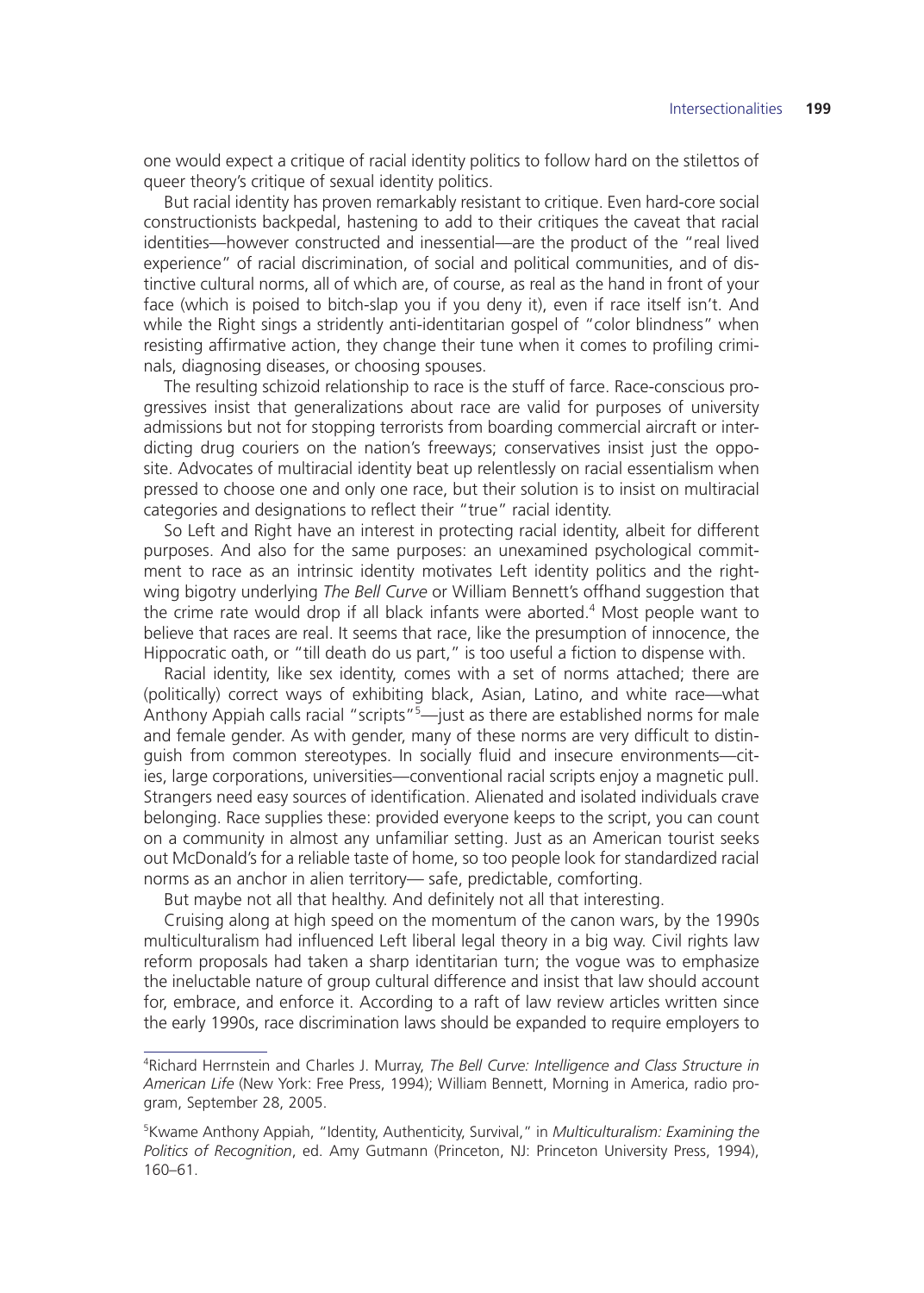accommodate racially specific cultural and social practices. The logic of these proposals consistently asserted the unambiguous and uncomplicated relationship between race and behavior: racial scripts exist, and to resist or challenge them—even to neglect them—is invidious discrimination on the basis of race.

Queer theory's destabilizing agenda offered me a way to resist the super-sizing of identity politics at a moment when it seemed at its most preeminent. In my recent book Racial Culture,<sup>6</sup> I advanced an attack from the Left on racial identity politics in legal theory. I argued that the cultural rights law reform proposals either asserted or implied a "repressive hypothesis" that assumed that racial power was exercised exclusively in the attempt to censor or repress expressions of racial difference. Following Foucault, I insisted that this conception of power was inadequate: the production of racial expression and racial norms was also an exercise of power, one made all the more potent by its ability to blend into a background landscape of seemingly unregulated and voluntary family and leisure-time social relationships. Stripped of this naturalistic camouflage, politically correct norms of racial conduct could be seen as mechanisms of coercion:

The necessary correlative to this unearned solidarity is an unwarranted presumption about the entailments of group membership. There is a peculiar variant of political correctness, one that regulates, not what can be said about a minority group by outsiders, but instead the behavior of group members. This political correctness requires and duly produces opprobrium for people who miss their cue: we encounter "Oreos"—blacks on the outside who don't "act black" and therefore presumably aren't black "on the inside"—and quickly enough other racial groups acquire similar figures (for some odd reason all refer to food): Asian "bananas," Latino "coconuts," Native American "apples." These figures of scorn imply that there is a particular type of behavior that is appropriate to a given race, and thereby censure deviation from it. (39–40)

*Racial Culture's* approach to questions of race and racial justice was heavily influenced by queer theory. Queer theory not only offered a new theoretical frame within which to understand and analyze the often severely coercive aspects of Left liberal racial identity politics; just as important, it also offered an alternative attitude, tone, or "stance" to occupy in relation to it. As I argued, "One of the most effectively spellbinding aspects of [identity politics] has been its somber and weighty sanctimoniousness, which has intimidated those who might puncture its pretensions and deterred deserved critique" (211). Pretentious and preachy diction has become one of the hallmarks of identity politics scholarship. The hushed and respectful tones of the cemetery and the sonorous oratory of the pulpit both serve an important rhetorical function: to preempt from the outset the possibility that what is being said might be trivial or laughable. Worse yet, the etiquette of the funeral and of the sermon rules out the important stylistic mode of playfulness, the devices of satire and lampoon, the analytics of irony, and the aesthetics of wit.

Queer theory offered me an alternative mode—indeed, an antagonistic mode—of engagement with identity politics scholarship and with racial identity itself. Rather than a Hobson's choice between polite and reserved acquiescence—a sort of forced

<sup>6</sup> Richard Thompson Ford, *Racial Culture: A Critique* (Princeton, NJ: Princeton University Press, 2005). Subsequent citations will be given parenthetically by page number.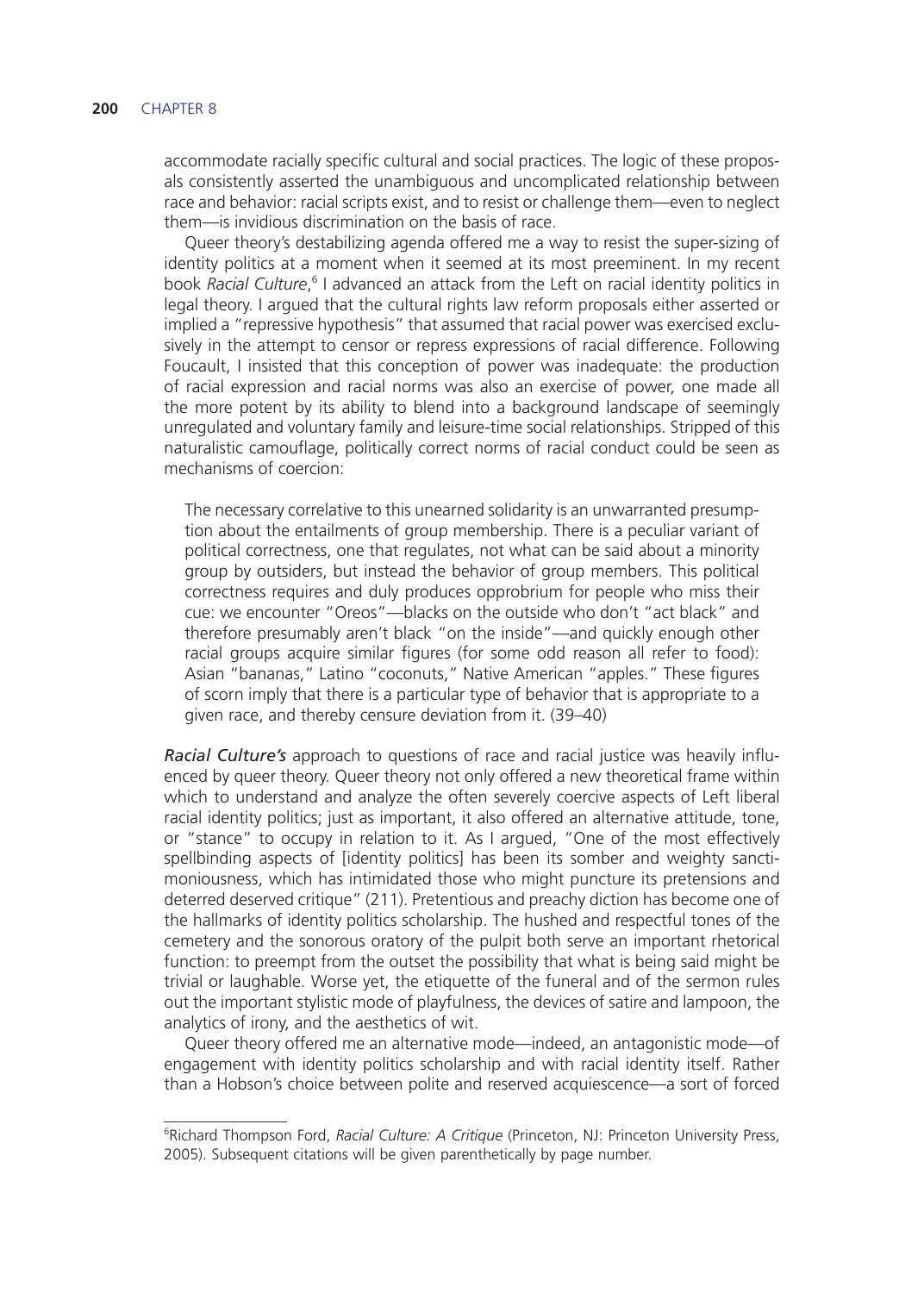conscription into institutions of social regulation—or a shrill and angry reaction, queer theory offered a third way, one I find liberating and creative. Instead of insincere congratulations and best wishes or angry denunciation, one could begin by reaching for the Jack Daniels and highball glass.

Modern identity politics has old and deep roots, but it blossomed in the social movements of the 1960s. The politics of the new Left became institutionalized in law reform, in the academy, and in the set of prescriptions and admonishments that travel under the title "Morality." This is by and large a success story, but it has a melancholy subplot. The energy, joy, sexiness, and fun of the counterculture was largely—perhaps inevitably— stripped away as the politics of the new Left became mainstream. Ideas became dogmas, rebellion was reduced to rules, commitments became cages. The mainstreaming of identity politics made it routine rather than spontaneous; made it more prescriptive and less liberating; swapped the tang of volunteerism for the bland flavor of obligation.

And, perhaps worst of all, academic identity politics became the domain of the expert. As the term *political correctness* suggests, identity politics developed an increasingly intricate sense of decorum: there was a right way to go about things and a million ways for the novice and the dilettante to screw up. The controversies over terminology were the most striking example of this preciousness. Quick, which is correct: Negro, Black, black, Afro-American, African American, colored person, person of color? Gay, queer, gay men and lesbians, gay, lesbian, bisexual, and transgendered? Ladies, women, womyn? Is the gendered pronoun okay? S/he (or does that suggest the female gender is just adjunctive to the male)? He/she? It? Maybe it's better that you just sit in the back of the room and listen. The acknowledged message behind all of this correctness was loud and clear: social justice was the domain of the professional—don't try this at home, kids.

Queer theory offered a way to take race politics back from the professionals. It had—at least it seemed to me—a closer and fresher connection with the everyday life of a counterculture, with its contradictions, its sweaty struggles, its passions, its screwups, its street styles and fashion faux pas. Queer theory, with its open-handed conflicts and negotiations between gay men, lesbians, trannies, butch and lipstick lesbians, tops, bottoms, clean-shaven Chelsea boys and bearded burly "bears," felt like London's music scene in 1979, with its allied, agonistic, and frantically creative relationship between punks, mod revivalists, teddys, skinheads, rude boys, two-tones, new romantics. By contrast, the bloated academic conventions of race and gender identity politics slipped into self-parody worthy of Spinal Tap; the scripted rebellion of the academic new Left looked as uncomfortable as Bob Dylan in a tuxedo. My ambition in *Racial Culture* was to write about race without regard to the professional conventions of the genre—to just grab a guitar and play what sounded good. I wanted to say all of the things I had always thought and then censored, without regard to whether they would be received as "liberal" or "conservative"; I wanted to ignore orthodoxies—not self-consciously challenge them but just write as if they weren't relevant.

So queer theory offered three tools important to my work: the substantive critique of identity; critique as a *style* (much in the way Susan Sontag famously described camp as a style,<sup>7</sup> and with many affinities—satire, lampoon, irony, and wit) that could be used

<sup>7</sup> Susan Sontag, "Notes on 'Camp,'" in *Against Interpretation and Other Essays* (1966; New York: Anchor Books, 1990), 275–92.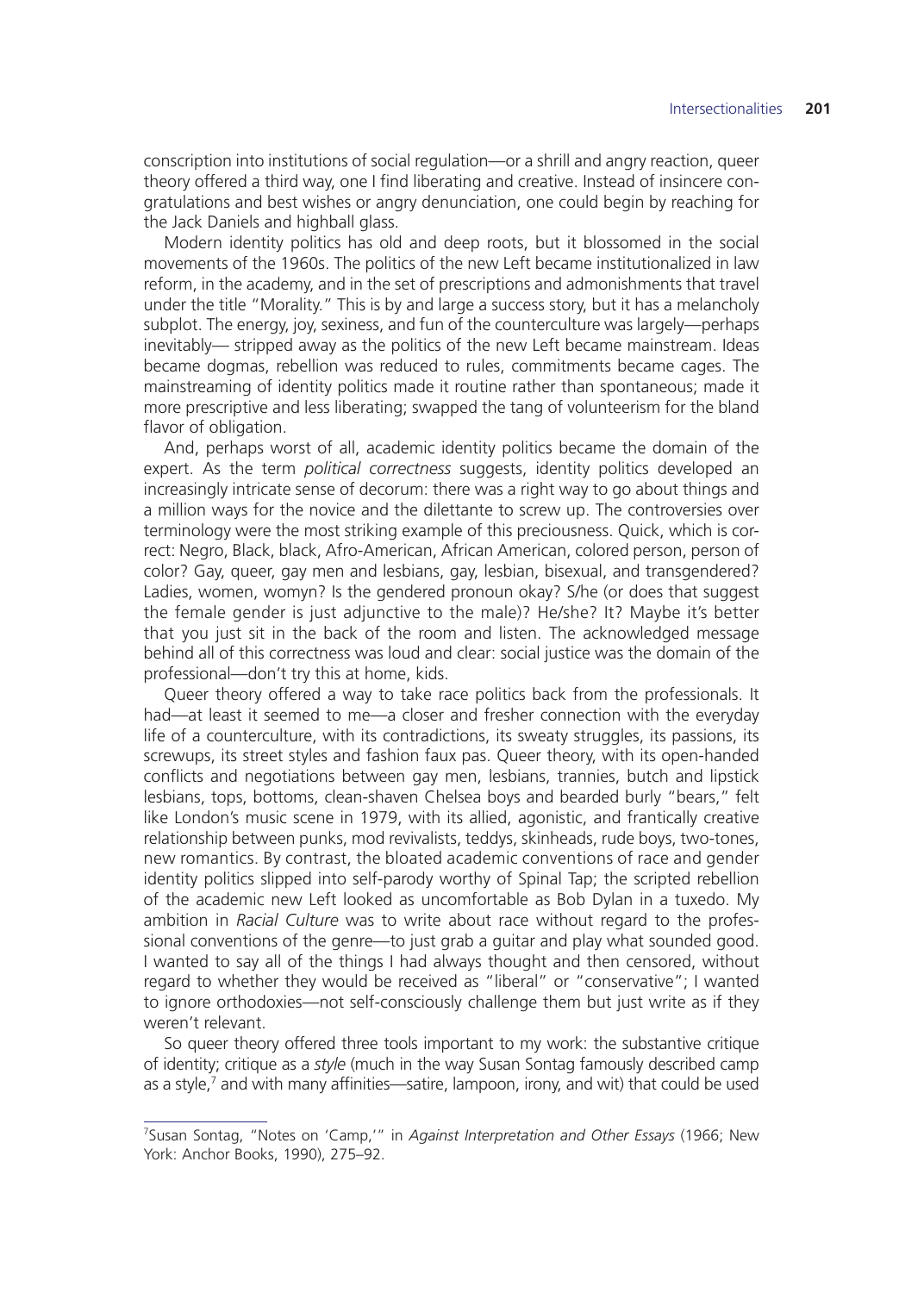in discussing serious political and social questions; and the liberation from professional orthodoxies: the virtues of apostasy over piety, the productive clash of ideas being worked out, "cults" being formed and broken apart, the energy of an avant-garde (to use an archaic term) in constant motion. That's better than any wedding gift I can imagine.

Ford, Richard Thompson. 2007. "What's Queer about Race?" *South Atlantic Quarterly* 106(3): 477-84.

## ¾ **Sonnet Gabbard**

(2012), United States

#### **"Preserving the Nation: Transitional Serbia, the European Union, and Homophobia"**

October 2, 2011 stood to be yet another litmus test for lesbian, gay, bisexual and transgender (LGBT) rights in Serbia. Could Belgrade's LGBT communities safely gather publicly for a second consecutive Gay Pride Parade? One year earlier, LGBT community members, activists, and allies held the first Gay Pride Parade in ten years. While the freedom to gather publicly and protection from Serbian police were certainly steps forward for LGBT rights, participants and the police protecting them faced violent outbursts in 2010 from homophobic soccer hooligans and nationalists. Organizers were anxiously awaiting the parade, hoping that the negative aspects of 2010 would be assuaged, given support from the European Union, international aid and non-governmental organizations (NGOs), the Ministry of Interior, and local human rights activists and organizations. Unfortunately, October 2, 2011 came and went without a Pride Parade in Belgrade. The week leading up to the event, the Minister of Interior, a former member of Slobodan Milosevic's party<sup>1</sup>, announced that his forces would not and could not protect Pride participants from potential anti-gay violence, thus motivating the Serbian parliament to ban the parade.<sup>2</sup> European Union members and delegates were all but silent<sup>3</sup>. After nearly a year of preparation and anticipation, Pride organizers and participants were left to decide whether to move forward with the already planned parade in spite of its attendant insecurities. Rather than having a formal pride event without police protection, the group decided to do a visibility action by walking to the square. The event lasted only an hour, and was not well attended. The sudden cancellation was a blow to LGBT activists and organizers, particularly considering the strides for LGBT rights that had been made during the previous year.

<sup>&</sup>lt;sup>1</sup>lvica Dačić, along with the first openly gay Serbian politician, Boris Milicevic, is a member of the Socialist Democratic Party.

<sup>2</sup> CNN Staff Writer. "Serb Authorities Prohibit Gay Pride Parade." *CNN.com.* Accessed October 2, 2011. <http://www.cnn.com/2011/10/01/world/europe/serbia-gay-pride/>

<sup>&</sup>lt;sup>3</sup>In fact, the reaction from the EU delegation was tepid at best. The head of the EU delegation, Vincent Degert, said to the Serb radio station B92, "There is no condition for Serbia to hold one, two, five or ten parades in order to join the EU. That's not the way we think." "Pride Parade not condition for EU – EU rep." B92. 26 Sept. 2011. Web. 12 Apr. 2012. <http://www .b92.net/eng/news/politics-article.php?yyyy=2011>.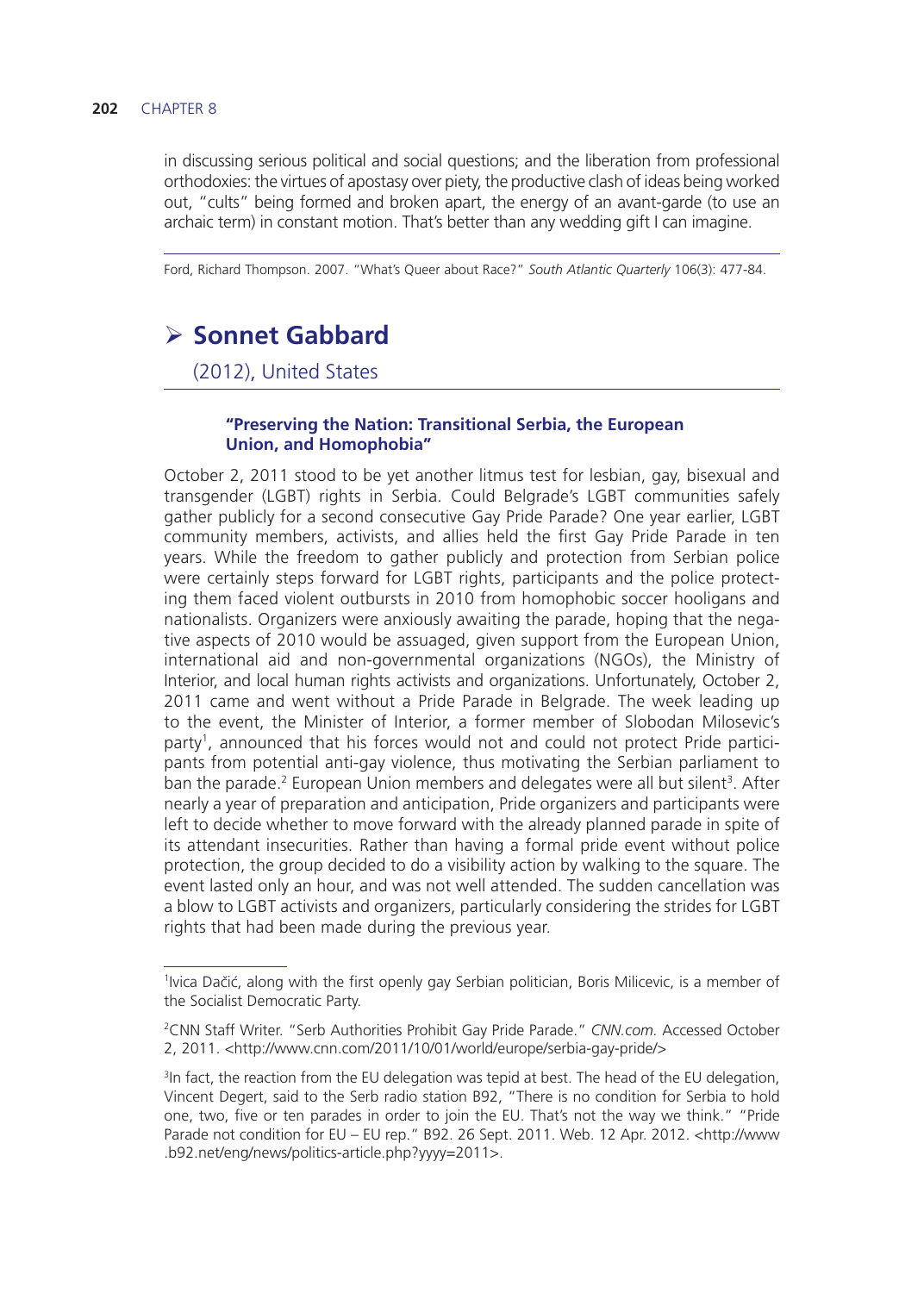The homophobic rhetoric and threats of antigay violence surrounding the 2010 and 2011 Belgrade Gay Pride Parades serve as a snapshot of the many challenges facing LGBT communities in Serbia, and reflect the broader "gender norms"4 crisis underway in the post-conflict transition<sup>5</sup>. Not only are community members under regular attack by nationalist and right-wing leaders, they are also constantly negotiating a somewhat precarious relationship with the Serbian government. The government wavers in its support for gay rights by implementing laws and policies in-name-only in order to line up with neoliberal-inspired European Union mandates and policy recommendations.<sup>6</sup> As one Serbian LGBT activist put it, "the [2010] pride parade was a really significant event because for the first time there was a successful public showing of differences in a collective manner. It was a success because it happened, it occurred. It wasn't a success at the same time because there were a lot of attacks. . .so it was like a war zone. . . but it happened."<sup>7</sup> In this sense, LGBT responses to homophobic violence in post-conflict Serbia offer two inter-related sets of dilemmas. First, the way in which heteronormative notions of gender and sexuality are understood and negotiated in Serbia reflects a broader set of transnational disputes concerning "the family" underway throughout the world today. From the passage of same-sex partner recognition policies in both the global North and South (e.g., Netherlands, Canada, South Africa, Argentina), to homophobic state responses including the near passage of the death penalty for individuals considered "homosexual" in Uganda, homosexuality itself has become a terrain of dispute in broader struggles concerning national sovereignty, democratization and transitional justice. This is indeed the case in Serbia, a country undergoing dramatic political and economic change following an intense period of conflict. Second, and in relation to this, the Serbian state is simultaneously contending with nationalism (which tends to be protectionist and inward-looking) and economic/political integration into the EU (which tends to orient the state and nation outwards, to the regional/global market and global political community). In Serbia, as elsewhere, struggles concerning "the family" are heightened in an increasingly hyper-heteronormative nation, one that

<sup>4</sup> By gender norms crisis I am referring to the tensions brought about by Serbia's integration into the European Union. This state of transition has created new forms of xenophobia and homophobia by highlighting the EU's entry requirements, such as Serbia's adoption of equal rights laws for the LGBT community. Thus, joining the EU has triggered resurgence in a heterocentric pro-family agenda for many, resulting in a perceived need to reestablish traditional masculine and feminine roles and a heterosexual nuclear family structure.

<sup>5</sup> Following nearly a decade of armed conflict, Serbia is now in a post-conflict state, and transitioning from an authoritarian socialist governance and economic structure to a neoliberalized democracy and economy. Serbia's application to join the European Union is one example of the ways in which the country is attempting to shed its socialist and conflict-riddled past and become a part of a neoliberal democratic and economic entity.

<sup>6</sup> Amy Lind provides a working definition of neoliberalism: "'Neoliberalism' is not easy to define. This is so, I have found, because neoliberalism does not refer only to a set of economic policies—as some might believe—but rather to a political strategy which relies upon an ideology of the market and implementing a certain set of policies." Amy Lind, "Making Feminist Sense of Neoliberalism: The Institutionalization of Women's Struggles for Survival in Ecuador and Bolivia." *Journal of Developing Societies* 18.2-3 (2002): 228-58.

<sup>7</sup> See Nenad Popovic interview transcript.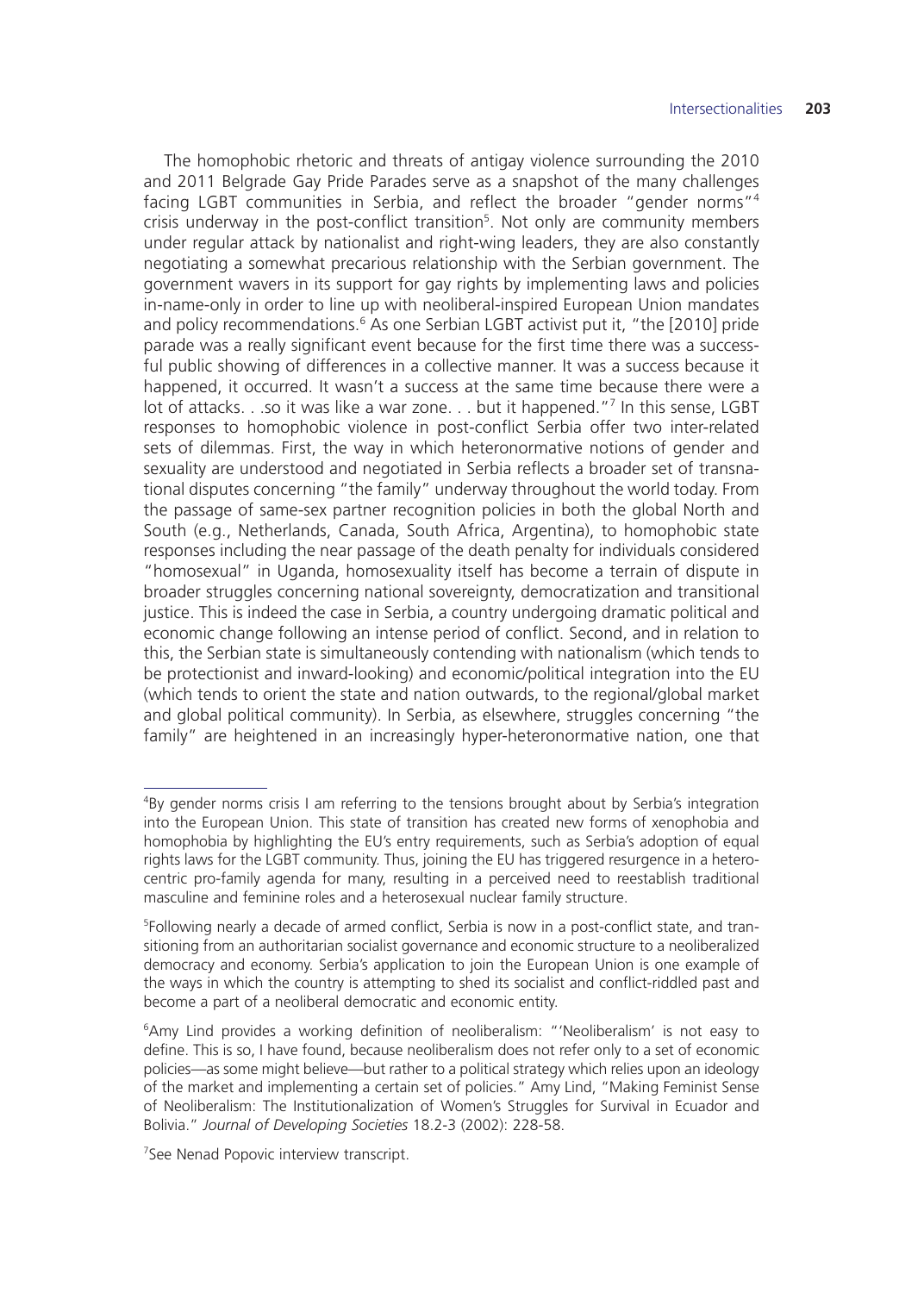seeks to define itself as "different from" the "imposing" EU. The EU's top-down policy recommendations and suggested strategies for implementation of equal and human rights<sup>8</sup> create a dualistic, contradictory result for Serbia's LGBT communities. While the EU's mandates for equal rights and protection create space for public dialogue, recognition, and potential "security" for LGBT communities, the disconnect between public policy and public opinion has created an increase in anti-gay rhetoric and violence.

Focusing on post-conflict transitional Serbian society allows me to examine the lasting effects of war, militarism, and nationalism not only on those who fought in and were victims of the conflicts, but also on the civilians who survived the war. Therefore it is imperative to discuss post-conflict Serbian civil society, especially the challenges and changes confronting the women's movement and newly targeted groups such as gays and lesbians, in light of historic nationalism and Serbia's bid to join the European Union and generally "integrate" its economy into the global market.

Coupled with both governmental transitions, Serbia's economy has experienced a wave of transnational neoliberal capitalist investment over the past few years. What was formerly a somewhat isolated socialist economy is swiftly becoming a liberalized economy with foreign investors at the helm.<sup>9</sup> Together with the rise in privatization of industry is the elevating of the importance of civil society to the democratization of Serbia both on the local level and through foreign aid and development. While this trend to privatize industry and promote welfare through privately funded civil society is not unique to countries in transition<sup>10</sup>, what is particularly striking about the Serbian case are the various vehicles<sup>11</sup> being used to promote neoliberalism. For example, the European Union strongly encourages the passing of certain types of laws in an effort to "democratize" Serbia, such as anti-discrimination laws, with the carrot being entry into new economic markets.

#### **Nationalism and the Rise of Homophobia in Serbia**

In order to understand Serbia's unique transitional state, a brief historical context is needed. A decade following the most recent bloody ethnic conflict in Kosovo, the breakup and wars in the former Yugoslavia<sup>12</sup> (and the arrest and trial of the former Serbian leader Slobodan Miloševic´ for war crimes) Serbia is slowly rebuilding. During this time of transition, many women's organizations and lesbian and gay organizations have reported a continuance of ultra-nationalism and xenophobic radicalism (Bakic´ 2009). Despite these ugly trends, the Serbian government is making attempts to transition towards international recognition as a peaceful democracy with hopes of joining the EU, as demonstrated by their recent cooperation with the search, arrest, and finally handover to the International Court of Justice in The Hague of Radovan

<sup>8</sup> E.g. Serbian Parliament's passing and implementation of the non-discrimination acts, organizing of the Serbian Gay Pride Parades, and other attempts to create and implement equal rights legislation.

<sup>9</sup> See Zoran Ristic´. "Privatisation and Foreign Direct Investment in Serbia." *South-East Europe Review* (2004): 121-36.

 $10$ Ibid.  $11$ Ibid.

<sup>12</sup>For more information on the most recent Balkan Wars see Silber and Little. *The Death of Yugoslavia.* London: BBC Books, 1996.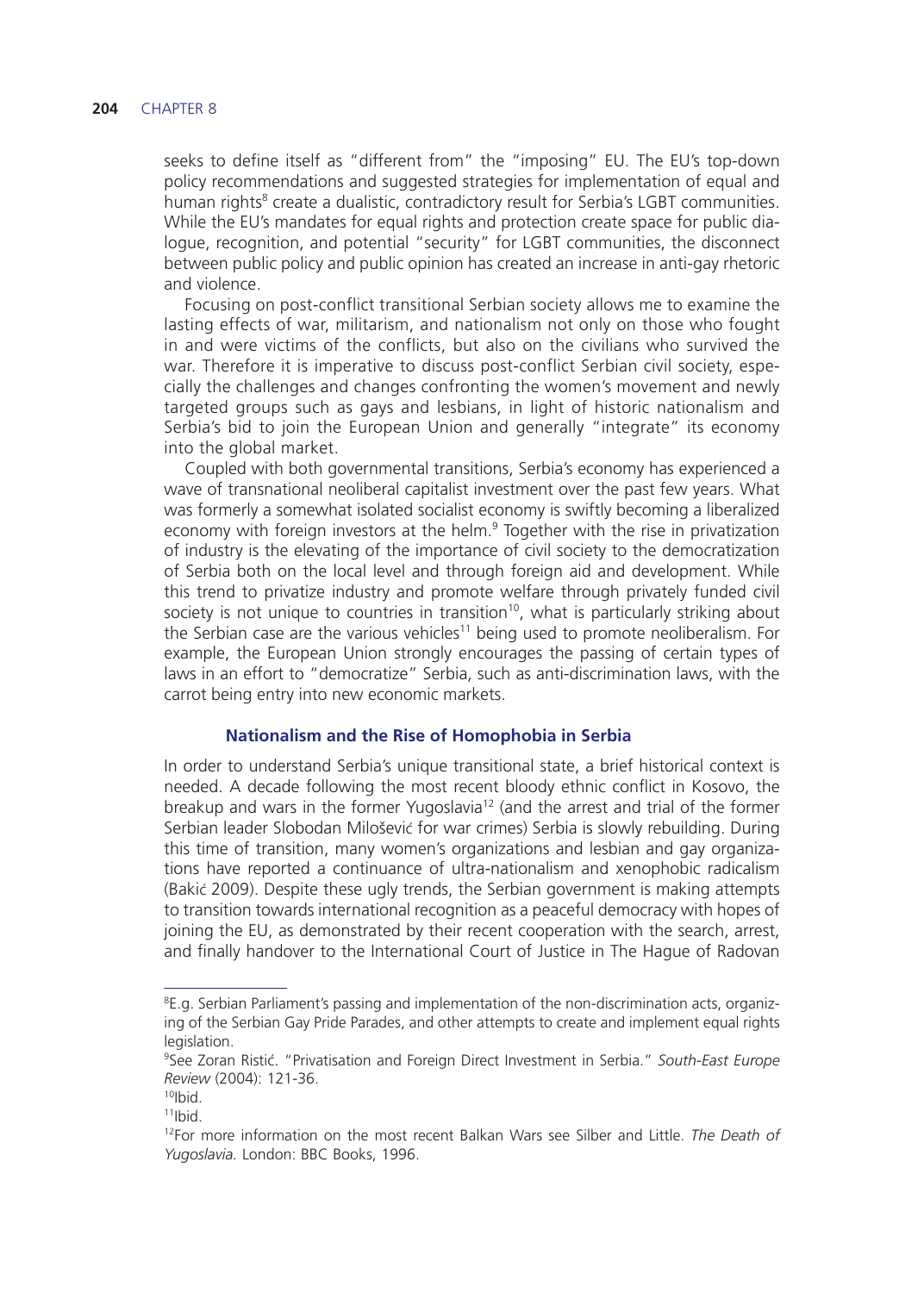Karadžić, Ratko Mladić, and Goran Hadžić<sup>13</sup> following years of pressure from the international community. Proponents of joining the European Union argue that becoming a member would create significant improvement to Serbia's post-socialist economy. In addition to the economic gains, supporters also argue that entry to EU would further legitimize Serbian democracy and help reposition the state from a post-conflict society to a fully functioning democracy.

Serbia is on the brink of major change of status in the international community. While these efforts symbolize a break from the ultra-nationalist past, Serbia is still wrestling with waves of radical nationalism, xenophobia, sexism, and homophobia. Political scientist Sarah Correia discusses the rise in nationalism in Serbia among Serbian youth, saying, "Extremist right-wing groups define themselves as 'patriots' defending national independence and integrity both from outside threats and internal denigration" (Correia 2010). With the promise of EU integration looming, there has been a resurgence in efforts to preserve the national identity, and by extension, to promote reinvestment in the "national family." We see this manifested in Serbian nationalist rhetoric of "family values" coupled with homophobic sentiments.

Serbian politicians have hardly welcomed EU pressure to integrate LGBT rights into Serbian government. This is particularly evident in looking at politicians' public statements to Serb media outlets. Labris, one of Serbia's oldest lesbian organizations, published a report on the status of the LGBT population in Serbia in 2010 looking specifically at the media coverage of the 2010 Belgrade Pride Parade. The report serves as a snapshot of some of the opponents to LGBT rights and the challenges imposed on individuals who identify as lesbian, gay, bisexual, and transgender in Serbia. In their analysis of the media coverage of the Pride Parade, Labris writes that prior to 2010, most news stories focusing on LGBT issues appeared in *Entertainment* sections. However, in the months leading up to and following the 2010 Pride Parade, LGBT issues gravitated to *Politics and Society* columns. This movement represents a shift in the overall social and cultural dialogue around recognition and legitimization of LGBT politics and issues. That being said, the report is quick to point out that overall balance and representation of both LGBT communities and anti-gay forces is lacking (Labris report 2010: 9). According to the report, homophobic discourse was increasingly reported in the months leading up to the Parade, with few responses solicited from LGBT organizations or community members. One frequent topic was the homophobic rant *du jour* from Dragan Marković Palma ("Palma"), president of the parliamentary party Serbia United and mayor of the Central Serbian city, Jagodina. When asked about his opposition to the Pride Parade, Palma said:

"[My political party] is opposed to displays of sexual orientation in public places. One of the most democratic countries—France, has recently banned the wearing of the burqa in public places, although it is the Muslim tradition for over 1,000 years. Do we really have to agree to something that has no tradition whatsoever? Since when is it considered a Serbian brand for men in thongs and vibrators to strut around in the streets. I have nothing against them doing what they please within their own four walls, let them rent a convention space and do what they want. This has nothing to do with the violation of human rights,

<sup>&</sup>lt;sup>13</sup>The Bosnian Serb war criminals charged with engineering and leading the execution of unarmed Muslim Bosniak men and boys in Srebenica, Bosnia during the war.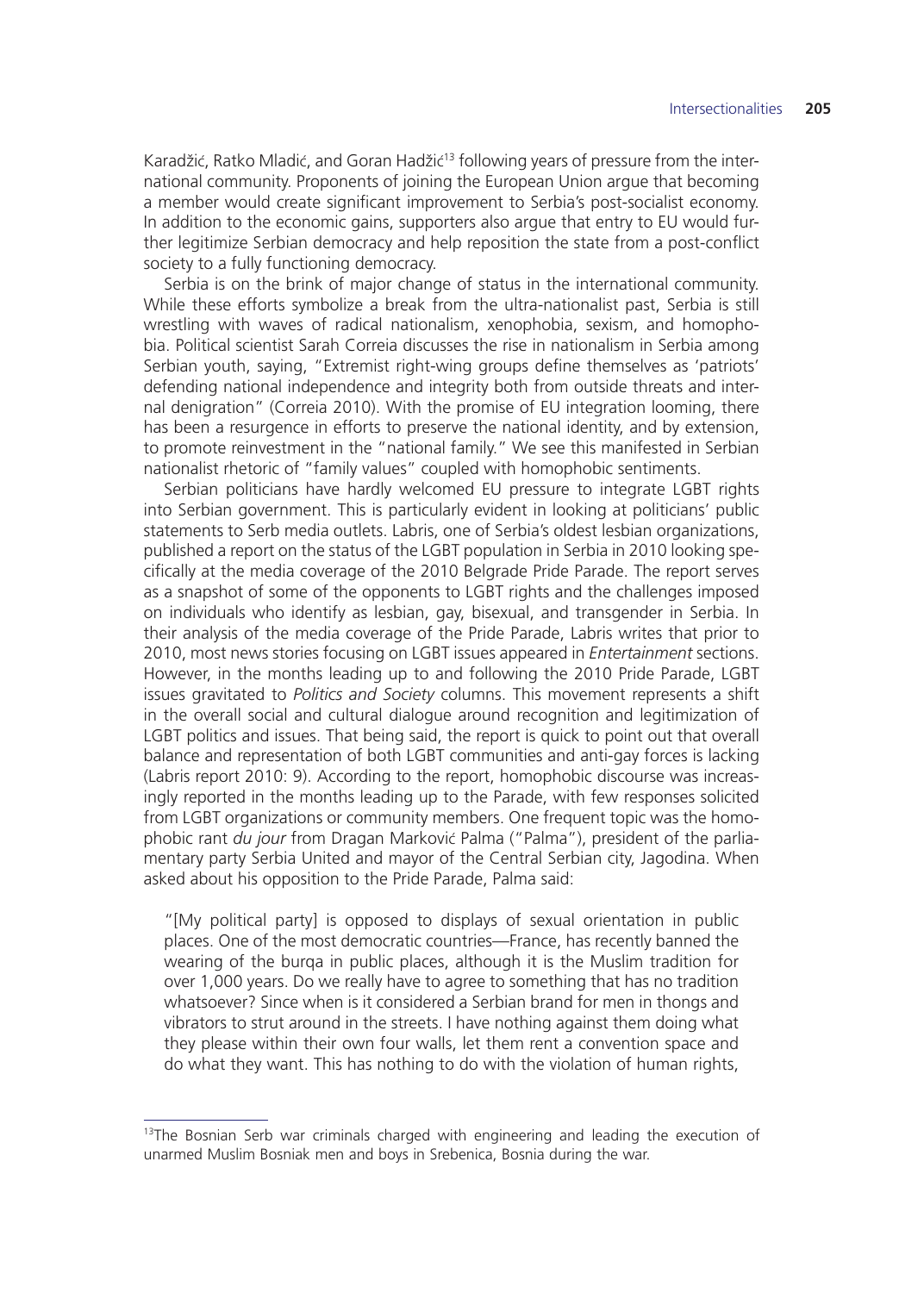seeing how the gay parade was banned in Moscow last year. This has everything to do with mocking the Serbian Orthodox Church and Serbian people, and we at JS cannot ban the parade, but we will not support it either" (Palma, Alo, July 26, 2010, Labris publication 10).

Here Palma is attempting to compare Serbian politics to French secularism while in the same breath drawing on notions of Serbian religious tradition. Additionally, his desire to contain what he interprets as blatant displays of non-heterosexual love and desire for private spaces further supports the fundamental purpose of Pride Parades, that is, to promote political, social, and cultural visibility, to come out of various metaphorical closets.

As the Labris report mentions, Palma was not alone in 2010 in his anti-gay sentiments. According to the report, media outlets regularly published homophobic slurs by Serbian politicians, such as Jovan Maric's statement that the parade "significantly demolishes the traditional values of the traditional values of the Serbian people, the Serbian Orthodox Church and the Patriarch are against it, and the Patriarch has the last say" (Dnevnik September 26, 2010, Labris report 2010:10). Bora Đjođević's more aggressive statement to Kurirborders on hate speech: "I have nothing against fags, I apologize for using that old term for them, but let them fuck in the ass at home. Dick in the ass till they rupture, it's totally fine, it's gay culture. . ." (Kurir, October 3, 2010, Labris report 2010 10). These examples demonstrate that homophobia is still rampant in Serbian politics and culture.

It is important to note that sentiments similar to Đjođević's, Palma's, and Marić's are not new to Serbian political and public discourse regarding LGBT issues. Irene Dioli writes, "LGBTIQ individuals in (former) Yugoslavia have a history of being denied a space—first because of the invisibility cloak forced upon them (socially and legally) during the socialist regime, and then because of hegemonic nationalistic ideologies enforcing the traditional hierarchic gender binary and preventing or limiting, with propaganda as well as sheer violence, the safe, natural expression of sexual diversity" (Dioli 2009: 1). Dioli's account highlights the wave-like process whereby homophobia has afflicted Serbian society. What began as keeping LGBT individuals and identities in the closet during socialist Yugoslavia has morphed into a new form of homophobia couched in preserving an ultra-nationalist notion of Serb identity. That which threatens the proliferation of the Serb race (whether it be Serb integration into the EU, non-Serbs, or LGBT individuals) faces resistance.

Dioli posits that Yugoslavia's gendered violence during the ethnic conflicts has further solidified hyper-gendered norms and expectations, which grew out of militarism, violence, and propaganda. In referring to the post-Yugoslav states (such as Serbia), she writes, "In the former Yugoslav context, the rise of nationalist trends after the demise of Yugoslavia and the ethnically framed wars of the nineties have violently brought normative gender enforcement to the surface of public discourse" (Dioli 2009: 3). Dioli's recognition of the relationship among militarism, war, and gender norms is useful, particularly when considering the rhetoric ultra-nationalists use to stoke both anti-gay and anti-EU fires. The same people who regularly use xenophobic language, warning of foreigners, Albanians, Muslims, Croats, Roma, homosexuals, etc. as threats to the Serb nation, are those who had ties to Serb paramilitaries and nationalist leaders during the wars.

The case of transitional Serbia and LGBT rights is just one slice of a broader consideration of the "globalization of homophobia" (Bosia and Weiss, forthcoming). It is important to inject a sexuality studies perspective into the debates surrounding post-conflict studies and nationalism. I attempt to do so in three ways. First,